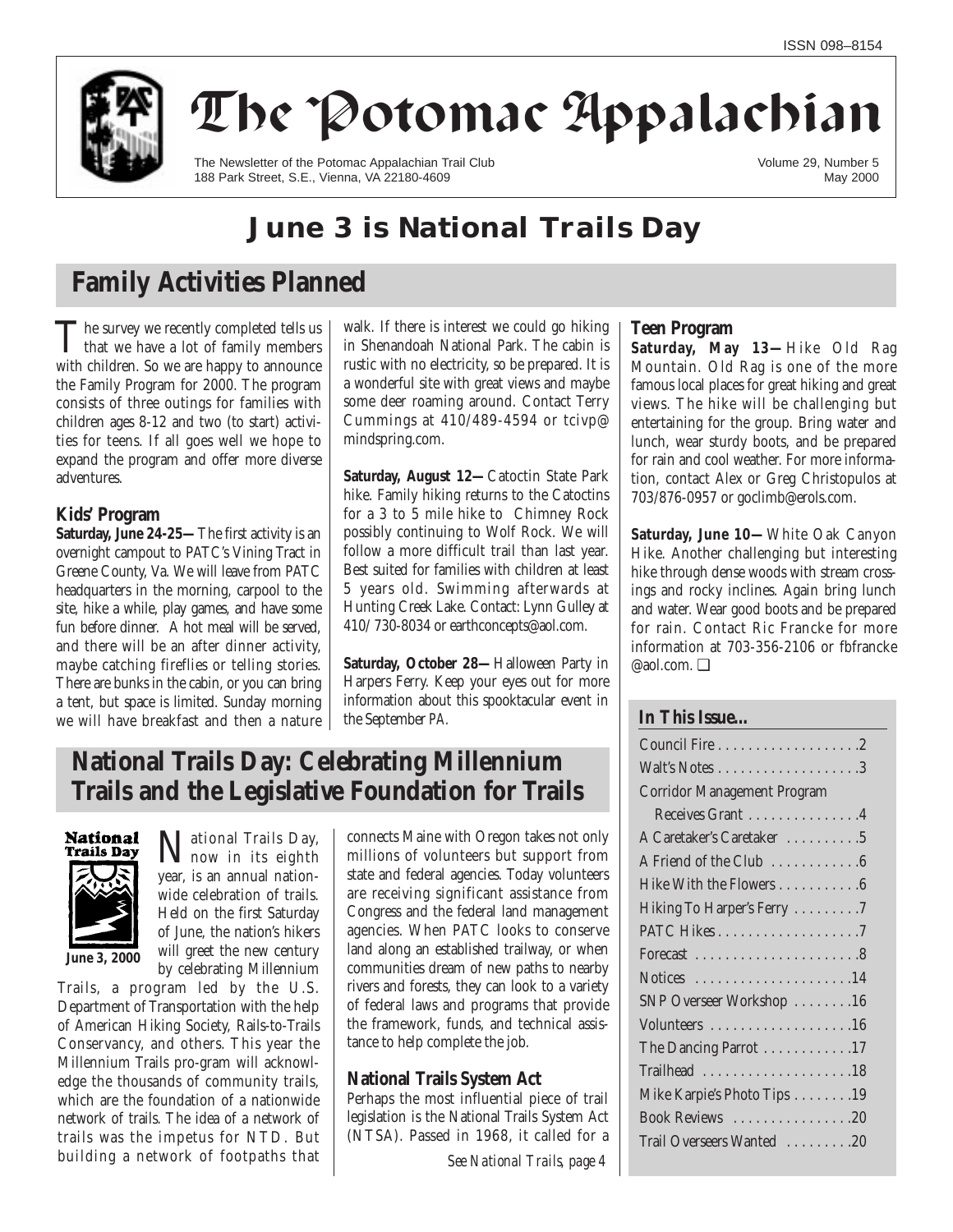#### **Council Members, Chairs and** *PA* **Staff**

#### **Officers**

**President:** Walt Smith, 703/242-0693 Ext. 40, wsmith@visuallink.com **VP Operations:** Tom Johnson **VP Volunteerism:** Mickey McDermott **Supervisor of Trails:** Pete Gatje Email: PJGatje@aol.com **Supervisor of Corridor Management:** Tom Lupp **General Secretary:** Warren Sharp **General Counsel:** Eric Olson **Membership Secretary:** Terry Cummings **Treasurer:** Dick Newcomer **Recording Secretary:** Gerhard Salinger

**Sections/ Chapters Mountaineering Section:** Greg Christopulos **SMRG:** Peter Pennington **Ski Touring Section:** Katherine Stentzel **North Chapter:** Steve Koeppen **N. Shenandoah Valley Chapter:** Martha Clark **S. Shenandoah Valley Chapter:** Michael Groah **Charlottesville Chapter:** John Shannon **West Virginia Chapter:** Judy Smoot

**Standing Committee Chairs (Council Members) Blackburn Trail Center:** Chris Brunton **Cabins:** Mel Merritt **Cabin Construction:** Charlie Graf **Conservation:** Mary Margaret Sloan **Grants & Donations:** Jack Reeder **Endowment:** Dick Newcomer **Finance:** John Richards **Hikes:** Tom Johnson, 410/647-8554, johnts@juno.com **Internet Services:** Stephen Raia **Land Management:** Anita Canovas **Land Acquisition:** Phil Paschall & Eric Olson **Legal:** Eric Olson **Maps:** Dave Pierce **Maryland Appalachian Trail Management Committee:** Charlie Graf *Potomac Appalachian:* Bianca Menendez **Public Affairs:** Terry Cummings **Publications:** Aaron Watkins **Shelters:** Charlie Graf, 410/757-6053 **Trail Patrol:** Kumait Jawdat **Tuscarora Trail Land Management:**  Lloyd MacAskill

**Special Committees/Ongoing Activities Archives & Library:** Carol Niedzialek **Cabin Reservations:** Darlene Wall **Deputy Supervisor of Trails:** Rick Rhoades **Firestone Tract Management:** Shirley Strong **Information/Sales Desks:** Marguerite Schneeberger **Medical:** Dennis DeSilvey **Vining Tract Management:** Howard Johnson **Vienna Chamber of Commerce:** Patricia Driscoll-Smail **Tuscarora Trail Shenandoah Valley Project:**  Phoebe Kilby & Larry Bradford

*Potomac Appalachian* **Chief Editor:** Bianca Menendez jns-bianca@home.com **Features Editor:** Joanne Erickson **Forecast Editor:** Joe O'Neill JJONeill@visi.net **Pre-press:** Nancy Merritt, MeritMktg@aol.com

# **Council Fire**

The Council held its regular meeting on<br>March 14, 2000 at the Club headquarters. The meeting was attended by 21 Council members, 3 staff, and 1 Club member. The PATC membership stands at 7,022, with 167 new members registering in the month of February.

## **Personnel**

It was noted that Peter Pennington is the new chair of SMRG, Greg Christopolus is the chair of the Mountaineering section, and Judy Smoot is the new Chair of the West Virginia Chapter. Donald Price was voted to be a member of the Endowment Committee.

## **Land**

Kyle Barbehenn donated a scenic easement over a 48 acre property adjacent to a 75 acre parcel he previously protected with an easement in 1994. This protected land in conjunction with PATC's Glaser cabin, the recently acquired 60 acres from the Oliphants, and the AT corridor makes for a substantial amount of protected land in rapidly growing Clarke County in northern Virginia. Walt Smith and Chris Brunton attended the closing for the purchase of the Hughes property adjacent to Blackburn Trail Center on March 21. This 16 acre property provides a buffer for the AT and the Blackburn Trail Center. After some years of negotiation, the Council was pleased to accept the offer from the Estate of Lorenzo Lewis for the sale of the 72 acre Raven Falls property. This property protects the AT and has a waterfall and a raven rookery.

## **Headquarters Building**

The roof in the headquarters has developed a leak of unknown origins. Warren Sharp, the General Secretary, suggested that since this is probably the original roof, it is best to re-roof the building. He is seeking the help of a consulting engineer to develop the bid specifications. At the same time, Bruce Berberick, the architect of the plans to renovate the Headquarters building, is providing the list of information needed to develop the bid specifications so that the renovation project can go to bid.

## **Headquarters Database**

The Council voted funds to update the membership and trails databases. There was discussion about the use of the Web for membership registration and other data input, but it was decided as a first step is to convert the present system to Microsoft Access. The next step will include converting other databases into one Club data-base. Issues of web access will be considered in committee.

## **Policies**

Eric Olson, the General Counsel, described a conflict of interest policy being developed. The two major parts are full disclosure of potential conflicts and abstention from negotiating and voting on matters for which a conflict exists. The Council agreed on the former, but discussion on abstention raised several issues to be addressed, especially when the conflict does not involve personal gain. Mickey McDermott, Vice President for *See Council Fire, page 3*

**HEADQUARTERS HOW TO GET IN CONTACT WITH US FOR CABIN RESERVATIONS, MEMBERSHIP INFORMATION, AND SALES**

**Address:** 118 Park Street, S.E., Vienna, VA 22180 **Hours:** Monday through Thursday, 7 p.m. to 9 p.m. and Thursday and Friday 12 Noon to 2 p.m. **Phone #:** 703/242-0315 **To receive an information packet:** Extension 10 **To leave a message for the Club President Walt Smith:** Extension 40 **24-hr. Activities Tape #:** 703/242-0965 **Facsimile #:** 703/242-0968 **Club E-mail #:** Wriley1226@aol.com **World Wide Web URL:** http://www.patc.net

## **STAFF**

**DURING REGULAR BUSINESS HOURS Director of Administration:** Wilson Riley (Ext. 11) Email: Wriley1226@aol.com **Trails Management Coordinator:** Heidi Forrest (Ext.12) Email: heidif@erols.com **Business Manager:** Regina Garnett (Ext. 15) Email: rgarnett@erols.com **Membership/Cabin Coordinator:** Pat Fankhauser (Ext. 17) Email: pfankh@erols.com **Sales Coordinator:** Maureen Estes (Ext. 19) Email: patcsales@erols.com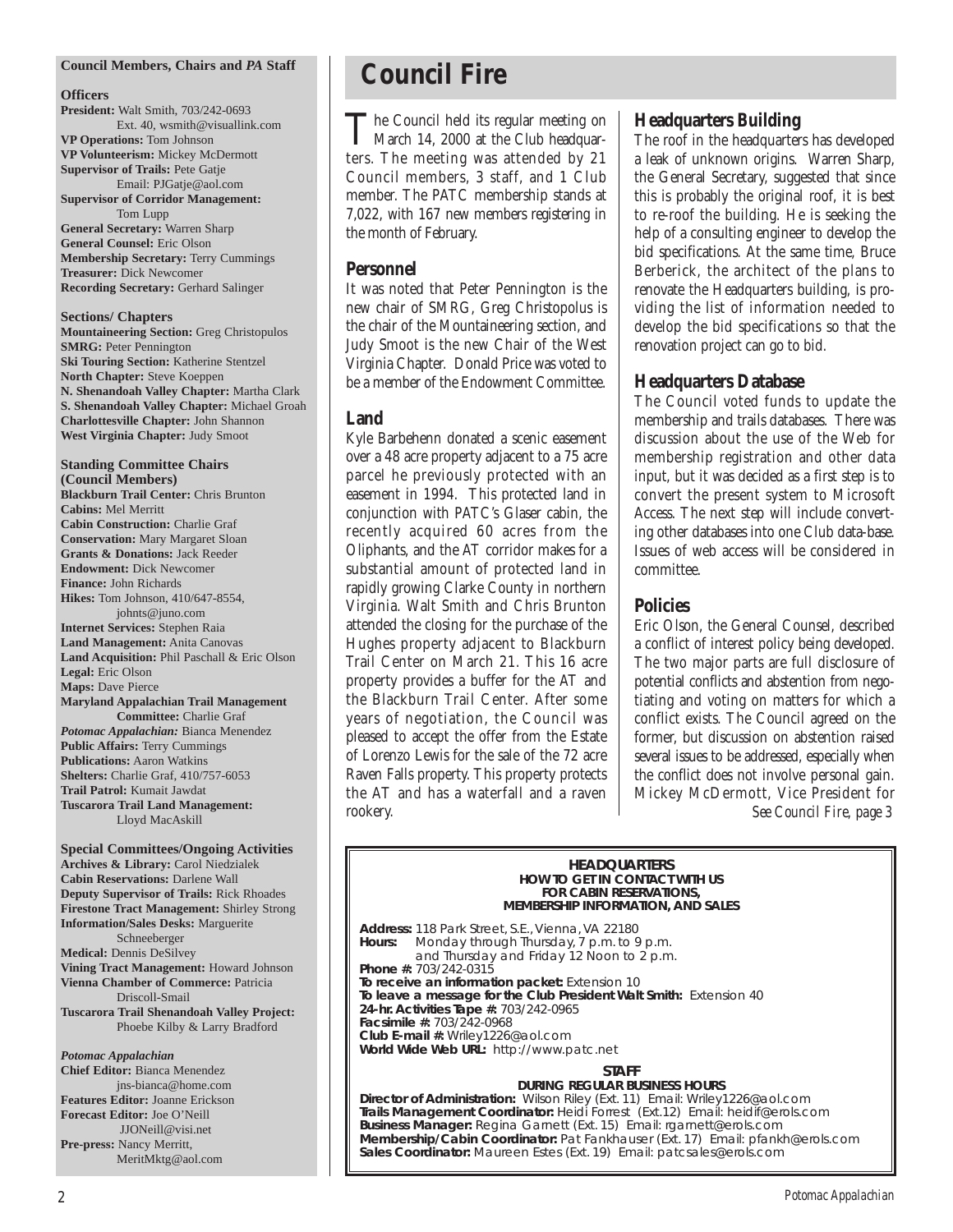Volunteerism, is studying policies for volunteers developed by various Club activities with the prospect to make consistent policies on issues of dealing with persons in violations of regulations for trails, cabins, shelters, etc. and for procedures for dismissing volunteers. The Council voted to accept the five-year goals developed for trails and lands, facilities, finances, and membership, volunteerism, and communications.

# **Walt's Notes**

## **Proud on Our 75th!**

We will be celebrating the 75th anniversary of the founding of the Potomac Appalachian Trail Club in 2002. I have asked Mickey McDermott to chair the committee that will begin planning for the event.

In anticipation of this future celebration I recently reviewed issues of The Potomac Appalachian to reacquaint myself with what we did during the last decade. I was proud of what had transpired:

- Frequent references to purchases or easements of land to establish the Tuscarora Trail and to protect the Appalachian National Scenic Trail and trailheads leading into Shenandoah National Park and in other natural areas.
- Devotion to excellence in the establishment, improvement, and maintenance of almost a thousand miles of trails in four states.
- Construction or renovation of more cabins and shelters than I can remember and indeed the development of a trail community on the Vining Tract, which now includes four popular cabins, and the establishment of trail centers for training, meetings, and the use of work crews.
- So many pictures and stories of happy volunteers accomplishing every task you can think of from maintenance of trails and facilities to making things happen in the Club headquarters.
- Making other people happy, such as children, at-risk youth, and the disadvantaged while hiking, camping, and otherwise enjoying nature.
- The development of a professional staff and the establishment of a useful headquarters building in Vienna.

## **Help Needed**

PATC needs help to staff a booth at the following events: Alexandria Earth Day May 21, Viva Vienna May 27-28, and Fairfax Fair June 9-11. Please call Pat Fankhauser at 703/242-0315 ext. 17 or email to pfankh @erols.com to volunteer. ❑

> *—Gerhard Salinger Recording Secretary*

*Council Fire, from page 2* **April Showers Bring May Flowers.** While you're out enjoying those May flowers, don't forget the deadline for the June PA is 1 May.



- Establishing sound management practices, fiscal audits, and the endowment fund, made possible by an increasingly generous membership obviously wanting to further Club objectives through their donations.
- An increase in the dissemination of important information to the membership and the general public through publications, a web site, and an expansion of The Potomac Appalachian.
- Special services and opportunities provided by the Trail Patrol, the Shenandoah Mountain Rescue Group, the Ski Touring and Mountaineering sections, and the many chapters.
- And more, and more, and more...

## **Proud of What We are Doing!**

And we continue to demonstrate that we care about these same areas: our level of volunteer participation in terms of hours has never been higher, our purchase of easements and land continues at a higher rate than in the past, our energy devoted to the maintenance of our buildings and other assets receives the highest priority from the Council; also, the level of donations is most significant as we explore new means for financing trail protection, the membership survey indicates that you think we are headed in the right direction, and the appreciative comments from the public continue to inspire the best in us.

Yes, I am very proud to be a member of the Potomac Appalachian Trail Club, and I look forward to further progress in accomplishing our goals as we approach our 75th anniversary. May we, guardians of the hiking experience in vicinity of the nation's capital, continue to excel in all that we do. May we shine as we head into a celebration of the past and a look toward the future!

## **New Faces on the Council**

Several new leaders of the chapters and other activities have been elected or appointed during recent months: Michael Groah is President of the Southern Shenandoah Valley Chapter and Judy Smoot recently took over the reins of the West Virginia Chapter. We also welcome leaders Kumait Jawdat of the Trail Patrol and Peter Pennington of the Shenandoah Mountain Rescue Group. Congratulations to all and best wishes for a successful term while serving in these important positions. ❑

See you on the trail,



The Potomac Sojourners, led by Potomac Heritage Foundation president Harry Belin, are setting off in mid-May on a Potomac Heritage Trail trip from Pittsburgh to the mouth of the Potomac via bicycle, in-line skate, boat, and, yes, their own feet. On National Trails Day (June 3) the group plans on sailing from Point Lookout in Maryland to South Point on the Virginia side as a grand finale to their trip. PATC built a 15-mile stretch of the PHT from Roosevelt Island up to the American Legion Bridge.

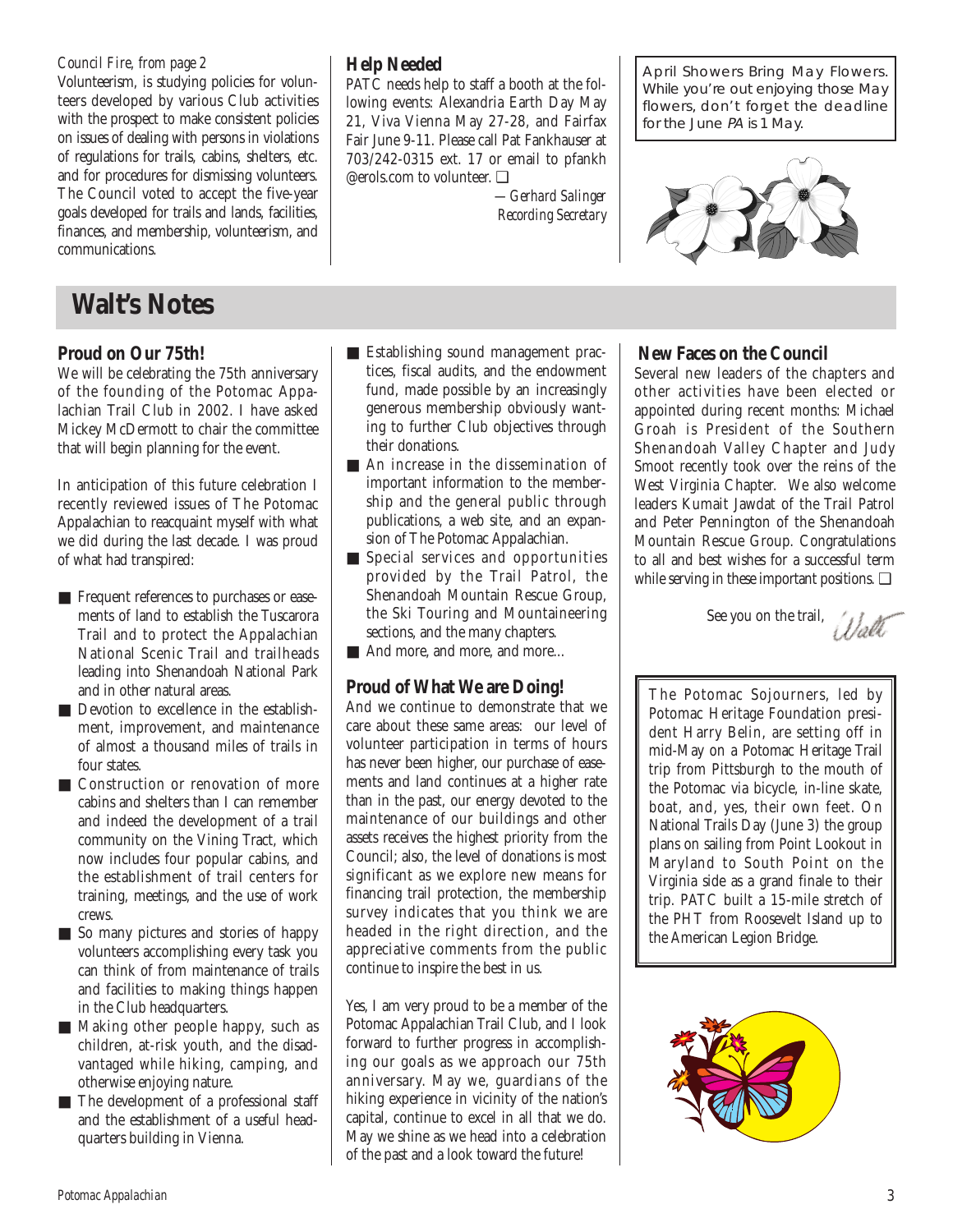## *National Trails, from page 1*

national network of trails available to all. The act named the Appalachian Trail and the Pacific Crest Trail the first national scenic trails and, in subsequent years, 6 more scenic trails, 12 national historic trails, and some 800 national recreation trails over 50,000 miles of trail have been added to the system.

Federal recognition of the national trails system has served American trails in a variety of ways. The National Park Service, the USDA Forest Service, and the Bureau of Land Management became managers of the long distance trails, applying their considerable influence and resources to trail conservation. The National Park Service also manages the Rivers, Trails, & Conservation Assistance program (RTCA), which provides direct technical assistance to nonprofit organizations and state and local government agencies for the conservation of river and trail corridors. The RTCA program is helping PATC protect and manage the Tuscarora (Big Blue) Trail, the 200-mile loop off the AT through Va., W.Va., and Pa.

As promising as the NTSA vision may be, without adequate funding for maintenance and management, trails remain a threatened resource, especially considering that the entire federal budget for the scenic and historic trails is only \$5 million and none of the federal money allocated for trail management can be used to acquire land.

## **Land and Water Conservation Fund**

To buy and conserve trail lands NPS and USFS must use money from the Land and Water Conservation Fund (LWCF). Enacted in 1964, the Land and Water Conservation Fund Act provides money for federal and state land managing agencies to purchase land for conservation, recreation, and park use.

Financed by fees from offshore oil and gas leases, the LWCF is authorized by Congress for annual appropriations of \$900 million. The fund was recently tapped to provide \$15.1 million for the purchase of the remaining unprotected land along the Appalachian Trail, completing a 20-year project in which the NPS and USFS bought more than 100,000 acres to secure the 2,200-mile footpath.

LWCF, however, is an insecure fund subject to the whims of Congress. Over the past decade the annual appropriation has averaged only \$250 million, including less than \$40 million in grants to states, an important source of trail-project funding. Instead, the grants to states have been diverted to everything from B1 bombers to international advertising subsidies for American companies. Currently, the 106th Congress is considering the passage of legislation that guarantees full appropriation of federal and state LWCF money. That's why many of this year's National Trails Day events, while celebrating past achievements, will also look to the future; only our continued hard work and advocacy can guarantee the protection of trails in the next century.

## **Transportation Equity Act for the Twenty First Century (TEA21)**

In 1991 Congress passed the Intermodal Surface Transportation Efficiency Act (ISTEA), a six-year bill authorizing federal aid for a wide range of transportation programs, including lots of money for trails. Indeed, ISTEA was a boon for trails. In six years it provided millions for trail development, including more than \$350 million for rail trails. In June 1998, the passage of TEA21 continued and expanded those programs for another six years.

TEA21 funds are accessed through two programs, Transportation Enhancement Activities (TEAs) and a Recreational Trails Program (Rec Trails). Trail projects are eligible for funding as TEAs when they serve some transportation purpose. The Rec Trails program provides money to the States to develop and maintain recreational trails for hiking, cycling, and, in some cases, motorized use. Funds can be used for a variety of trail construction and restoration projects as well as the purchase of trail construction equipment, acquisition of land or easements for trails, and educational programs. The Appalachian Trail Conference is applying for TEA21 funds to build a bridge over a busy road in Pennsylvania.

As remote as Washington may seem from the path underfoot, much of what we honor as we Celebrate Millennium Trails is the success of scores of dedicated citizen-activists working in the halls of Congress to help build the foundation for a nation of trails.

For information on PATC activities on National Trails Day see this month's Forecast section. ❑

*—Terry Cummings*

## **Corridor Management Program Receives Grant**

The Corridor Management Program has received a 2000 grant from Appalachian Trail Conference. A grant of \$3,840 was awarded for the construction of 4 welded pipe gates. The gates will be used to reduce vehicle access on NPS owned Appalachian Trail Corridor Lands. Volunteer hours and Club funds will be used to match this grant.

The ATC's "Grants-to-Clubs" program was funded at \$20,000 this year, thanks to a contribution to the Conference by L.L. Bean. L.L. Bean has been a corporate supporter of the Conference for over a decade and has been the primary funding source for the Grants-to-Clubs program for the past four years. Since 1979, ATC has awarded more than a quarter-million dollars in modest grants through this program to support various club projects.



The Ed Garvey Memorial Shelter pages are now available at the following URL: http://patc.net/garvey

Work continues every weekend on the Ed Garvey shelter at the worksite south of Bowie, MD. The shelter is 2 logs high on each wall with 9 or 10 left to go.

Please contact me, Frank Turk (frankturk@aol.com) or Jim Skinner (JSKINNER@EROLS.COM) if you plan to come out or need directions. Work will also occur during the week of April 17 - 21. Please bring: lunch/ snacks, water, work gloves, and ear/eye protection.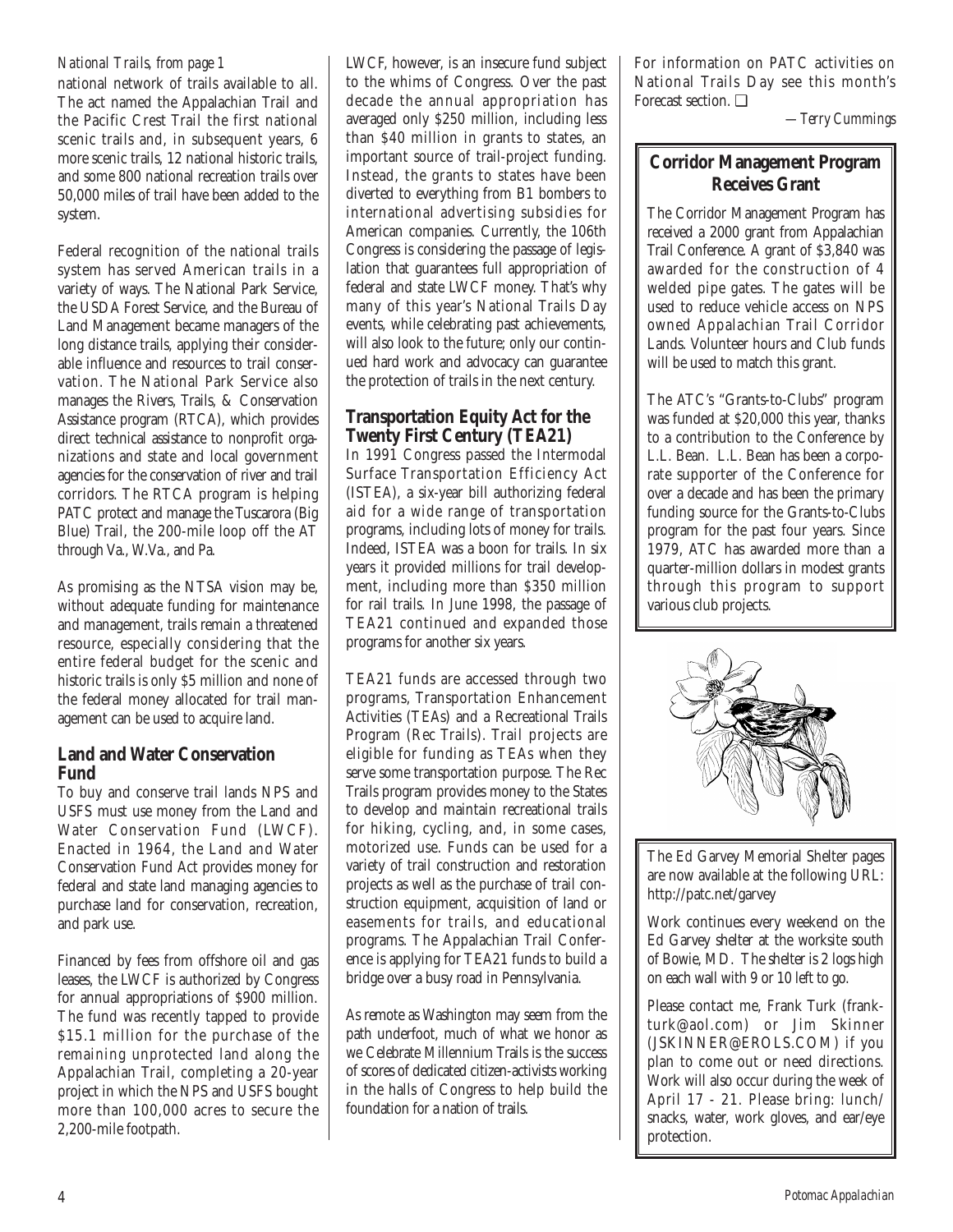# **A Caretaker's Caretaker**

Have we ever got it made here at Blackburn Trail Center. A newly renovated lodge to live in, the Appalachian Trail in our backyard, and Betty "Nightingale" Cather. As overseer of the Hodgson House hiker hostel, Betty pays a visit every Wednesday, rumbling up the road in her cadmium-red Chevy Scottsdale, a physically tiny, spiritually huge slice of humanity perched on the wide bench seat. She makes her way to the sprawling screened-in porch calling for us, a bulging plastic bag of homebaked breads and cookies in hand. After several hugs, she dismisses herself to see, in her own words, "how m'cabin is doin'."

Originally from Loudoun County, Betty, spent most of her years as an R.N. in Tennessee, returning to the Blue Ridge three years ago, at her brother's request, to take care of their aged Uncle Jack, a retired farmer and local lore historian. In Tennessee, she frequently hiked in the Smokies and founded the Sequoia Hiking Club in Madison. Her greatest strides these past few years, however, have been in providing care for her uncle, "sharp as a tack" at 94. She vows when he reaches the centennial mark she is putting him in the hands of another caretaker and starting a northbound AT through-hike. (If this sounds a tad ambitious, note that "Nightingale" is about the only PATC member I personally know who even comes close to giving Chris Brunton a run for the money in the energy department.)

As if keeping the place sparkling and well stocked with candles and Now Wisely Stashed In Mouse-Proof Jar Lollipops is not enough, she never comes empty-handed. A superb and prolific baker, she always arrives laden with cookies and a loaf of her exceptional sourdough or sweet Amish bread. Betty is the real sugar here, however. Greetings and farewells are all hugs and kisses, and not just for we spoiled caretakers. All the hikers ripe off the trail receive the same warm reception. When Betty first noticed the Hiker Box on the porch at Blackburn, we explained that it contained items hikers wished to rid themselves of which those following were welcome to take or leave as well. When she perused the typical assortment of powdered milk, wrinkled tea bags, and half-eaten trail mix in dusty plastic zip bags, she promptly decided to come prepared the following week with her own homemade trail mix. When we gently suggested that it wasn't necessary to add to the box, she was insistent on bringing something. Sure enough, the next Wednesday, there it was, carefully measured into many hiker-size plastic bags, full of the good stuff, too: mini M&Ms, yogurt-covered pretzels, chocolate-covered peanuts. As she has remarked on many occasions, after all, "they're my family—and you're my family, too."

If you have considered coming to a worktrip weekend at Blackburn but wondered if all the effort was worth it, you've been missing out on more than seeing the Center gradually transformed; Betty faithfully provides the dedicated crew with a huge assortment of her home-baked goods to enjoy between sawing and drilling, hammering and staining.

Hikers, caretakers, and volunteers are not the only people Betty never leaves empty handed. I recently ran into her farrier and his wife in the grocery store, and we swapped our experiences with her signature breads and cookies. All was fine till the farrier and I agreed that her Monkey Bread was among her finest work to which his wife replied, "Monkey Bread? I don't remember trying any Monkey Bread?" turning a sharp eye on her husband's sheepish grin. I won't go into the details of the bag of molasses cookies that mysteriously evaporated before my fellow caretaker returned from out-of-town...

Betty's welcome extends even further. This past summer I accompanied her to the mall where she opened a department store charge account. As the clerk processed her information, Betty found where she was from, how long she'd lived there, where she was born, etc. and extended an open invitation to come out to Round Hill anytime, described her little farm and how to get there. The transaction was completed after she signed her name then stepped behind the counter to give the clerk a big, hikerly hug.

How do you thank and show appreciation for someone of such rare charm and genuine kindness? Christmastime provided an opportunity for at least part of the answer. When she was unable to make it to the Blackburn Christmas party, Club members decided to bring a little of the party down the mountain to Betty, gathering at dusk on the lawn outside her kitchen window to serenade with carols sung by candlelight. A tearful and incredulous Betty appeared, overwhelmed by this gesture from her beloved trail family.

We may take care of Blackburn, but Betty, our Virginia mountain mama takes care of us—and not only us, every hiker, every human being who is blessed enough to meet her! ❑

> *—Courtney Mann, Caretaker, Blackburn Trail Center*



Photo by Courtney Mann

**The Annual Pig Roast at Blackburn Trail Center will be held October 7-8 this year. More information to come in future issues.**

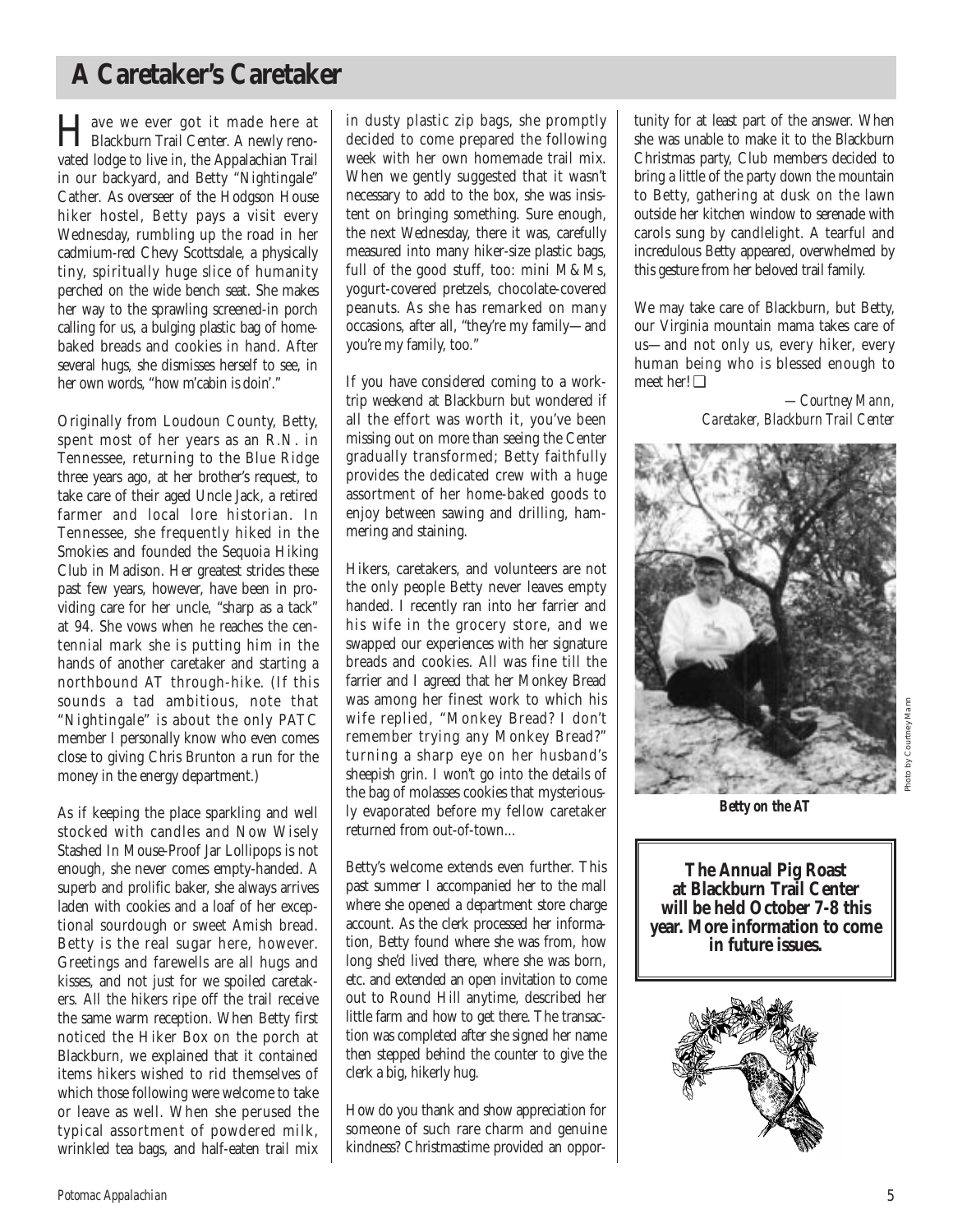# **A Friend of the Club**

It's spring, and Skyland in Shenandoah<br>
National Park is preparing for the<br>
www.spillon.of textits Mayo for beam National Park is preparing for the summer influx of tourists. Many of us have visited there more than once, taking in the views across the Valley, enjoying the soaring ravens, dining in the resort's rustic hall, or going for walks up nearby Stony Man Peak or down White Oak Canyon. It's a favorite destination for hikers, for Skyland's amenities are satisfying to both the physical and spiritual needs of its visitors. Where else can you get good trails, good food, and extraordinary scenery, all within a few hundred yards of each other?

But this paean to one of our favorite resorts simply follows a pattern of adoration many PATCers expressed for Skyland long before our generation, indeed, before there was a PATC. The founder of Skyland, George Freeman Pollock, became a lifelong admirer, friend, and member of PATC and was on close personal terms with its founders, many of who were often his guests, helping them in many diverse ways.

Here is an example of one way PATC benefited almost accidentally from Pollock. In a letter Pollock wrote to Harold Anderson of the Club on May 25, 1931, on stationery that included "Rustic Inn and 50 barkcovered Bungalows with Modern Bath Rooms and Electric Lights," Pollock wrote:

"Will you please send me a half dozen copies of the last *Bulletin* [PATC's predecessor to the *PA*] which talks about the Skyland Frolic on July 11th as I can put them in good hands.

"I am sorry that I haven't seen anything of you lately but hope when Skyland opens that I will get a sight of you and Mrs. Anderson again.

"Mr. Avery and Mr. Allen spent Sunday with me at Skyland, making the final job of the trail measuring. I guess they have told about the wonderful Passaquaddi Trail I am building. They were thrilled, indeed, over its beauty, and have changed the Appalachian Trail route so that it now passes over and through this equisite (sic) bit of rugid (sic) scenery, in my opinion, the finest in the Park.

"With best regards, I am "Sincerely yours, "George Freeman Pollock."

The "Summer Frolic" was a traditional Pollock version of Woodstock, with food, dancing, (shall we admit to moonshining?), bonfires, and just plain partying late into the night. The guests would enjoy the "show," with Pollock emceeing, often doing the lead act with pistols and snakes, and all being observed by the curious mountain people hanging around in the shadows.

Myron Avery, whom you may have heard of by now if you've been in the Club any time at all, and Harold Allen, residents of DC, were among the original founding fathers of the Club, which was formed in 1927. Avery served as President for many, many years, until World War II forced him to turn his duties over to others due to the stress of his wartime job. There was no "Park," in 1931, though it was well on its way, in no small measure due to the promotional activities of both Pollock and Club founders.

Pollock built the trail to Stony Man, which incorporates much of the Stony Man Trail today. He also had trails built to White Oak Canyon Falls and the famous swimming pool en route. Another trail he built was the Limberlost, now an accessibility trail. All of these were likely created using labor from local mountain families.

Thus, the Club is indebted to Pollock both for his early trail-building efforts and for helping bring the Park to a reality. And we, when we bask in the aura of Skyland, can look back to an era where natural beauty was preserved by a single entrepreneur and thank our lucky stars that he did. ❑

*—Jack Reeder*

# **Hike with the Flowers**

 $A_{\text{More performs appear each time the}}$ performance is repeated. The performance is relatively brief, and the viewers, fortunately, rarely reach far into the four digit numbers. Seventy years ago, most PATC members had attended one or more performances; today, the majority are ignorant of the spectacle. Another organization has assumed its protection.

I'm writing about the annual display of trillium grandiflora along part of PATC's section of Appalachian Trail, a display of white and rose-pink flowers that bloom in uncounted profusion along the Trail from about a quarter mile south of Manassas Gap Shelter almost to the side trail to Dick's Dome. The flowers extend down to the edge of the woods to the east and up to the top of Blue Mountain, though the creation of Blue Mountain Estates halted its westward expansion. In early May, just after the bloodroot begins to shed its petals, that hillside, roughly five miles by a mile and a half, is carpeted with the shiny green leaves and the nodding blossoms of trillium. There are other flowers as well—showy orchis, violets, even the rare moccasin flower, but these are lost in the waving sea of trillium.

The large-flower trillium (T. grandiflora) is a "most variable species", Ricketts in his Wildflowers of the United States: Northeastern States says. Here, in northern Virginia, pale pink and deep rose, colors that elsewhere appear only in fading trillium, appear on newly opened petals and remain during the whole blooming period. Trillium is usually ivory white. Perhaps ours is a sub-species?

PATC became acquainted with this display soon after the AT was blazed, because the Bulletin announced Herbert Solyom's hike May 14, 1932 from Paris. Va., to Linden as a "favorite hike" to see an "amazing display of trillium and bloodroot." It was repeated in 1933, but in 1934 Paul Bradt took the Club to see the trillium show on Old Rag, and for the next dozen years, the Club alternated visiting the two sites at trillium time, with botanist Egbert Walker, who also maintained the Ashby Gap to Linden section, leading the Blue Mountain hike.

*See Trillium, page 15*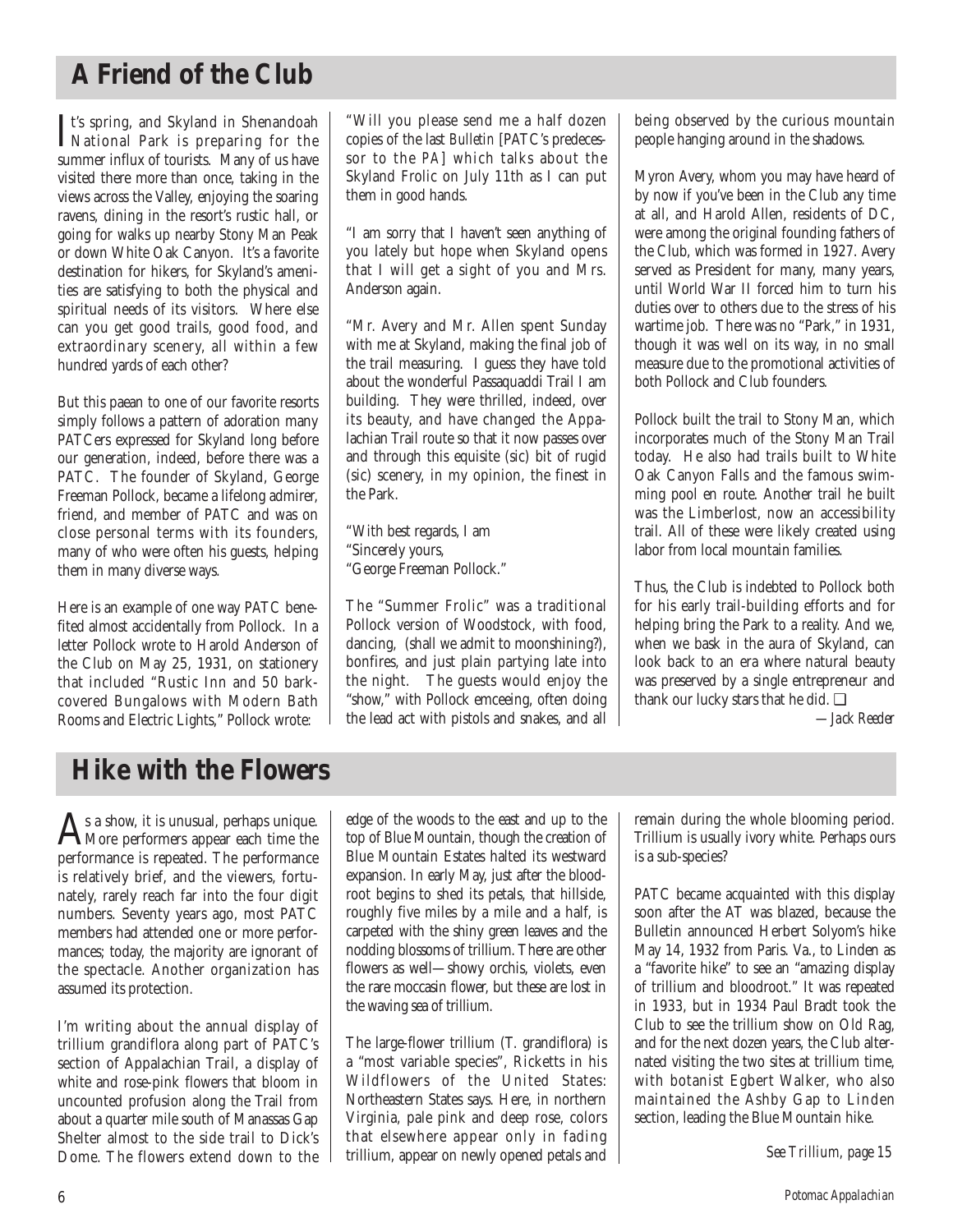# **Hiking to Harpers Ferry**

Hiking northward from the Blackburn Trail Center along Blue Ridge, the Appalachian Trail follows the borderline between West Virginia, on your left, and Virginia, on your right. After about seventeen miles trudging the ridge, the Trail descends and crosses the Shenandoah River. This is where you enter the historic town of Harpers Ferry.

Harpers Ferry seems to have an attraction for almost anyone. Here two beautiful rivers, the Potomac and the Shenandoah, meet amid rocky, turbulent waters, making this a river-runner's paradise. For those who hold a fondness for trains, the old B&O Railroad line runs through here, crossing the Potomac from West Virginia and entering a tunnel under the cliffs of Maryland Heights. For history buffs, there are few places anywhere in the United States with more stories to tell. To the hiker, Harpers Ferry is a wonderful place to enjoy all these things and a great trail to boot.

After crossing the Shenandoah, the trail turns to the right and up into the woods above the old main road into town. The trail follows

along the top of the cliffs, from which you can often find rock climbers practicing their rappelling skills on a nice summer day. After just over a quarter of a mile, a blue-blazed trail leads off to the left ands takes the hiker to the headquarters of the ATC, on Washington Street in Harpers Ferry. Staying on the AT, you'll soon pass another side-trail, this one leading to the campus of historic Storer College, the first black college in the country. Continuing straight, you will come first to a short path that takes you to the Harpers Cemetery and then another short path leading to Jefferson Rock. It was from this site that Thomas Jefferson said, "This scene is worth a voyage across the Atlantic". Though the original rock is long gone, the view that Jefferson observed is still largely intact. You can see the Shenandoah coming down on your right, the Potomac and the town off to your left, and Loudon Heights straight ahead in Virginia.

Now your walk will take you into the town itself, first passing the ruins of St. John's Episcopal Church, and then St. Peter's Roman Catholic Church, still active after 167 years of service to the Harpers Ferry community. You are now in the town's historic district, and here you will find Robert Harper's house, the oldest structure in Harpers Ferry, dating from 1775. At the bottom of the steps coming from the church and Harper's house, there are many other historic buildings, including a reproduction of the original firehouse that John Brown used as a fort during his famous raid on the arsenal here. And since this is a national park, you can find interpretative programs and even a bookstore to fill your hunger for knowledge of this great place.

After finishing your stay in Harpers Ferry, you'll want to continue north on the AT The trail follows the walkway on the train bridge leading out of town and into Maryland. From here it will take you along the historic C&O Canal towpath for about 3 miles before re-entering the woods, up the steep path to Weverton Cliffs, and on to even more historic sites in the Free State.

If you haven't taken the trail to Harpers Ferry yet, put it on your list. The scene will be worth your "voyage" as well. ❑ *—Vincent G. Ferrari*

# **PATC Hikes—a Six-Year Report**

In 1994, PATC instituted new policies<br>regarding its hiking regimen. At the time, regarding its hiking regimen. At the time, the program had sunk into a disorganized state, without any rules, controls or planning. But a newly published Hike Leader Guide required members leading official Club hikes to submit trip reports. We have now accumulated six years' worth of these reports, which are being archived at PATC headquarters.

Aside from establishing a control mechanism for the hiking program, the reports have yielded a wealth of statistical data. Taken together with the recent membership survey, we can now determine, with some degree of confidence, who hikes, where they hike, and how many of us truly participate in PATC hikes.

In the six years since the reporting requirement was instituted, reports have been submitted for 553 hikes. Well over six thousand hikers participated, for an average of about 11.5 people per hike. Overall, hikes have averaged about 10 miles in length. Each year, more hikes are reported, but this is more a measure of increased compliance with the reporting policy than it is an indication of a more robust program.

About two-thirds of those responding to the membership survey were men. But in the hike reports hikers split about 50/50; men represented 50.7% of hikers, women 49.3%. This result has been consistent through the years. Women predominate in the shorter hikes, especially the Wednesday hiking groups that have been so popular with older members. Men are more likely to sign up for the long, fast conditioning hikes. If hiking is a measure of fitness, the women are staying fit longer than the men. (They also seem to exercise better judgment about maxing out on physical training.)

In addition to the Wednesday hiking groups (there is more than one), three other hiking

groups deserve mention. In the "fast and long" category, no one challenges Cliff Noyes, who has led more hikes than any other Club member over the past six years. At the opposite end of the spectrum, Bob Pickett's shorter and more leisurely nature hikes usually draw a crowd. Finally, William Needham and Jack Thorsen have put together several hiking series that have drawn a dedicated core of enthusiasts. Their hikes violate the general rule that longer hikes draw fewer people. Perhaps people are attracted to the long-term goal of the series hike scenario.

According to the membership survey, hiking is far and away the most popular recreational activity in PATC (no surprise there), and backpacking, as a special form of hiking, comes in for its own share of popularity. But Club leaders would rather lead work trips. So here is a paradox—there is a large group of would-be hikers out there *See PATC Hikes, page 13*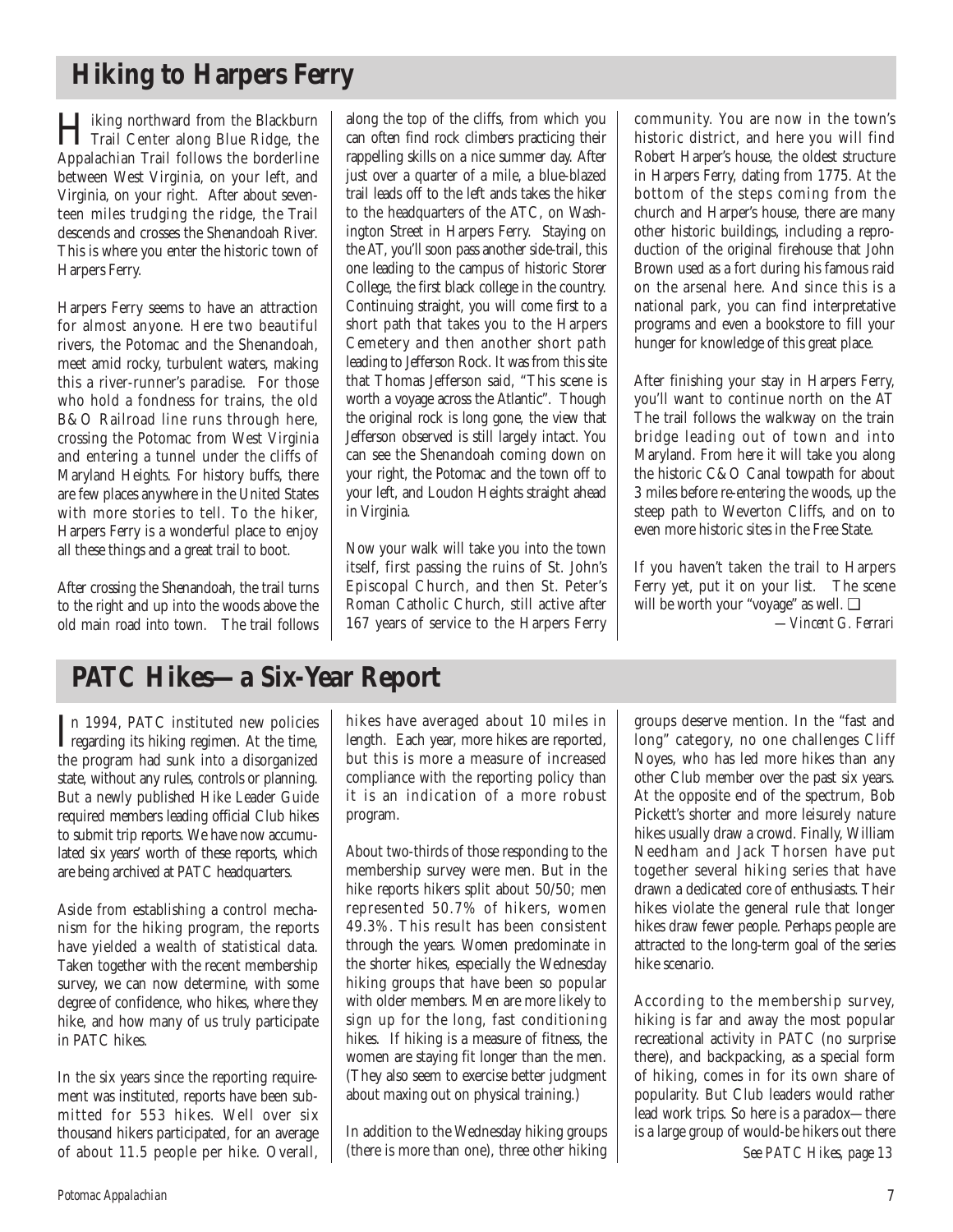### **Charlottesville Chapter**

The Charlottesville Chapter hikes every Saturday, summer, winter and in between. Hikes are about 8 miles. Trail maintenance is usually done on the last Saturday of the month.Meet at Sprint parking lot, 2307 Hydraulic Road at 9 a.m. with food and water for the day. We hike trails in the Southern, Central and occasionally Northern Districts of Shenandoah National Park, and in George Washington National Forest. INFO: Jere Bidwell 804/295-2143, John Shannon 804/293-2953 or Lois Mansfield 804/973-7184.

#### **North Chapter**

The North Chapter of PATC conducts monthly trail work trips on the Maryland and Pennsylvania sections of the Appalachian Trail (AT) and on the Pennsylvania sections of the Tuscarora Trail.We also lead hikes on these and other trails. Maryland AT work trips are generally held on the first and third Saturdays—contact Mark Mitchell (mdtrail@yahoo .com), 301/461-7048 for information. Pennsylvania work trips are generally held on the AT on the first Saturday and on the Tuscarora on the third Saturday—contact Charlie Irvin, 301/447-2848 or Pete Brown (peter.brown4@worldnet.att.net) 410/343-1140. Pennsylvania AT work trips also include an optional Saturday night stay at the Gypsy Spring cabin. Dinner, breakfast, and camaraderie available. For information on upcoming hikes, contact Chris Firme (bncfirme @innernet.net) 717/765-4833. For general chapter information, contact chapter president Steve Koeppen (patcnorth @mail.com) 410/756-2916 or visit the North Chapter home page (www.patc.net/north\_ch. html).

## **Chapters**

#### **Northern Shenandoah Valley Chapter**

The Northern Shenandoah Valley Chapter sponsors hikes in national and state parks and forests in the Shenandoah Valley vicinity, open to the public, on a monthly basis except during the winter. Hikes are posted in the Forecast. Other activities are in the NSV Chapter Newsletter. For further information contact Martha Clark (mclark @visuallink.com) 540/665-2101.

#### **Southern Shenandoah Valley Chapter**

See Forecast (or our link from PATC website) for work trips and hiking events sponsored by the Southern Shenandoah Valley Chapter. Hikers from the DC area should allow about 3 hours to get to our region. INFO: in Harrisonburg, call Alvin 540/434-6244 or Lynn 540/234-6273; in Waynesboro, call Michael 540/943-8695; in Staunton, call Doris 540/885-4526.

#### **West Virginia Chapter**

Chapter meeting at Highacre on the first Wednesday of the month. See Forecast for upcoming activities. For information about the chapter or to receive the newsletter, contact Judy Smoot at 540/667-2036 or wvpatc@hotmail. com.

#### **Ski Touring Section**

The Ski Touring Section has served since 1974 to introduce Washington area residents to crosscountry skiing and to provide cross-country skiing opportunities to experienced skiers. The Section sponsors winter weekend ski trips for all levels of skiers to nearby mountains in Maryland, West Virginia and Pennsyl-vania, as well as periodic social events year round. INFO: Katherine Stentzel 703/781-3249.

#### **Mountaineering Section**

We're a diverse group of local Washington, DC area climbers. Young and old, male and female, crag rat, sport climber, and alpinist, active and armchair types — we all enjoy climbing in its many varieties.We also share common interest in promoting safe climbing, conserving the outdoors, developing new climbers' skills, representing the Washington area climbing community, and having fun! We provide instruction for those who want to learn the basics — we're not a school, but we can get you started. We go climbing, either locally or further afield, nearly every weekend. In the winter we organize trips to the Ice Festivals in the Adirondacks and the White Mountains for beginning and advanced ice climbers. For further information contact Greg Christopulos at greg. christopulos@do.treas.gov).

#### **PATC Midweek Hikes**

PATC's Vigorous Group hikes 8-10 miles at a fast pace; and the Easy Hikers hike 5-8 miles on trails with little elevation change. See below for scheduled trips; check the weekly tape (703/242-0965) on Thursday or Friday for any changes or additions.

#### **Other Clubs' Hikes**

Capital and Wanderbirds hike on Sundays, traveling by bus and leaving from downtown, with suburban stops as well. Center Club, Northern Virginia Hiking Club and Sierra Clubs hike on both Saturdays and Sundays using carpools, which often leave from a suburban Metro stop. Schedules are available at PATC Headquarters and are published in area newspapers on Fridays.

## **KEY to Forecast Activities**

All events are marked for easy identification. Late changes or cancellations are listed on the weekly information tape (703/ 242-0965), which is updated on Sunday evening for the following seven days. The Forecast can also be found on PATC's Web site at http://www.patc.net

- ` Hiking Trips
- **M** Backpacking Trips
- **Trail Work Trips**
- Cabin/Shelter Work Trips
- Special Events
- $\rightarrow$  Meetings
- National Trails Day

**Note to all hike leaders:** Please ask nonmembers on your hike if they would like to join PATC, then get names and addresses so a Club volunteer can send them information packets. Thanks!

#### **Meetings**

Meetings are held at PATC HQ, 118 Park Street, S.E., Vienna,VA unless otherwise noted.

#### **Trail Patrol - First Tuesday**

7:30 p.m. Trail Patrol volunteers are PATC's goodwill trail ambassadors to the hiking public. They provide a visible, reassuring presence on the trails, educating the public on good hiking practices, minimum impact hiking and camping ethics. Patrol members are trained in land navigation, emergency procedures, radio communications and personal equipment. All patrol volunteers are also expected to become certified in a recognized basic first aid course. Some equipment and uniform items are provided upon completion of training. INFO: Kumait Jawdat 202/328-8137 or see PATC's website (http:// patc.net/trailpatrol).

#### **New Members (PATC) - First Wednesday**

7:30 p.m. Curious about the Club? Want to learn more? The best way is to attend a New Members Meeting (but you don't have to be new to qualify). Attend the meeting and find the mysteries of PATC revealed in full. Refreshments will be served. Directions to PATC: Take Rt.123 into Vienna,VA and turn east on Park St.(Rt.675) to 118 Park St. on your left. INFO: Terry Cummings (TCIVP@mindspring.com) 410/489-4594.

## **Meetings**

#### **Shenandoah Mountain Rescue Group**

(New Members meeting) - Second Monday 7:30 p.m. New members meeting. INFO: SMRG Operations 703/255-5034,then press #5.

#### **PATC Council - Second Tuesday**

7:00 p.m. sharp. The PATC Council meets the second Tuesday of every month to conduct business of the Club. All members are welcome. INFO: Wilson Riley (wriley1226@aol.com) 703/242-0693 x11.

#### **Mountaineering Section - Second Wednesday**

8:00 p.m. Second Wednesday of every month. INFO: Greg Christopulos (greg.christopulos@ do.treas.gov) or see PATC's website (http://www.patc.net/mtn\_sect/).

#### **The Futures Group - Third Tuesday**

7:00 p.m. Meets to research, develop, and recommend to membership changes to PATC organization, constitution, and bylaws in order to meet challenges of the new century. PATC members welcomed. INFO: Gerhard Salinger (evger@ erols. com) or Walt Smith (wsmith@ visuallink.com), Co-Chairs.

## **Shenandoah Mountain Rescue Group**

**(Business meeting) - Last Tuesday**  7:30 p.m. Meet in conference room. INFO: Martin Juenge (mjuenge@rpihq.com) 703/255-5034 then press #5.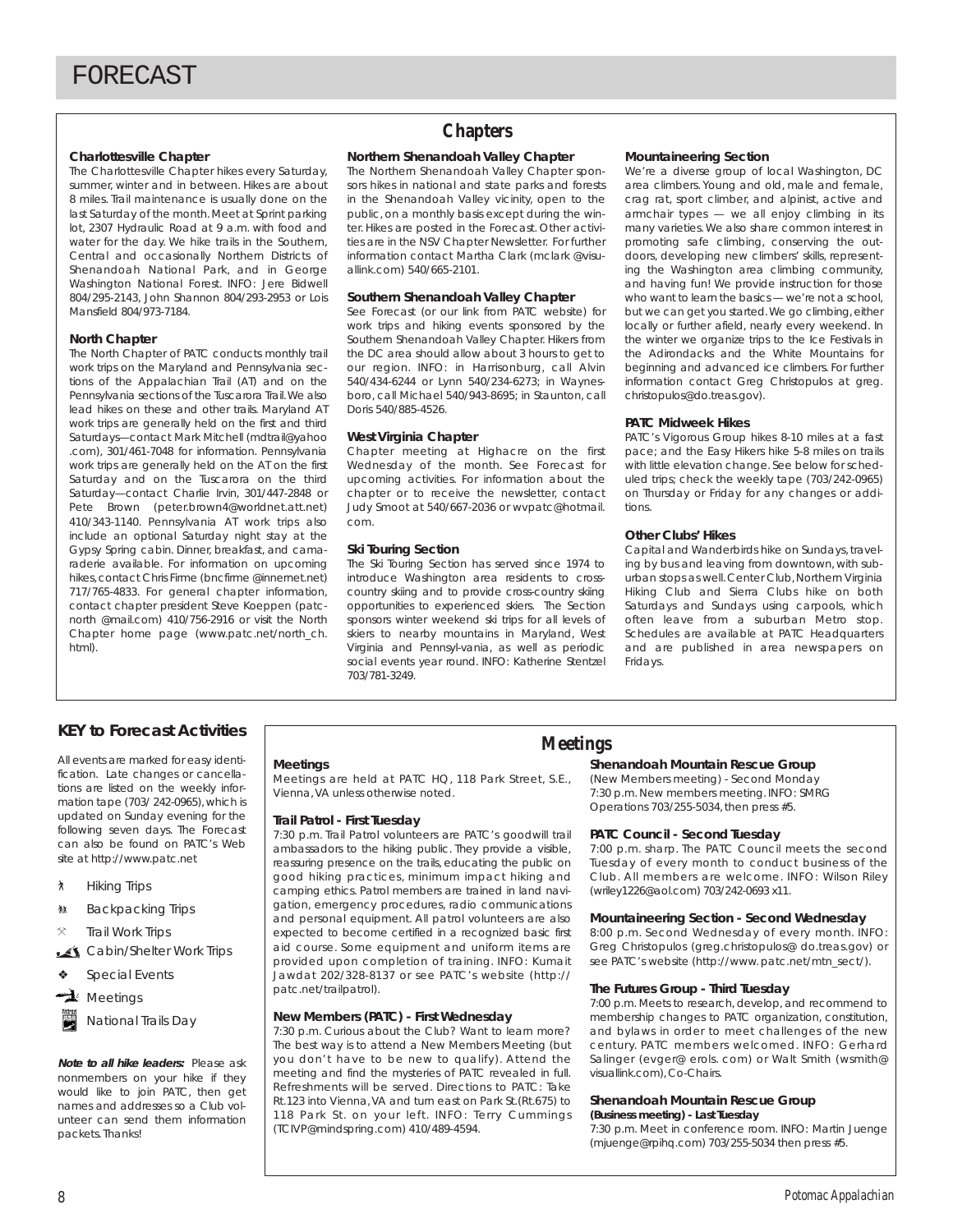# **May**

#### **1 (Monday) DEADLINE - June Potomac Appalachian Headquarters, Vienna, VA**

5:00 p.m. All items for the next issue of the PATC newsletter must be submitted on disk if possible to headquarters, or via e-mail or e-mail attachment to jns-bianca@home.com. Allow one week for postal service delivery.

**2 (Tuesday) MEETING - Trail Patrol, 7:30 p.m.**

#### **2 (Tuesday)**

` **HIKE - Vigorous Hikers**

**Prince William Forest Park, VA**

Circuit hike of about 19 miles along the streams and wooded hills of close-in Prince William Forest Park (about 20 miles south of the Beltway). INFO: Cliff Noyes (Cliff.noyes@juno.com) 703/45l-5181 before 9:30 p.m.

#### **3 (Wednesday)** ` **HIKE - Easy Hikers Rock Creek Park, Washington, DC**

This will be a Zoo hike starting at Pierce Mill at 10:00 a.m. Connecticut Ave. to Tilden—parking lot to the right of Pierce Mill. It is a short hike through Rock Creek Park, but walking around the Zoo looking at the animals adds up the mileage. Bring lunch, or there is a snack bar available where we meet for lunch.INFO: Betty G. Sanders 202/686-1022.

#### **3 (Wednesday)**

**MEETING - New Members (PATC), 7:30 p.m.**

#### **4 (Thursday) CLASS - Spring Hiking/Backpacking Destinations (REI)**

**REI, College Park, MD**

7:30 p.m. Find your way to some new places in the Mid-Atlantic backcountry. REI's Mark Nelson will detail a variety of great destinations from those suitable for families and first-timers all the way to off-trail treks for veteran bushwhackers. Everyone is invited to contribute their own favorite destination! Put yourself in the foreground of your dream outdoor adventure! INFO: REI 301/982-9681.

#### **6 (Saturday)**

#### $%$  TRAIL WORK TRIP - South Mountaineers **Appalachian Trail, MD**

Enjoy a comfortable weather day with the South Mountaineers. Get dirty and have fun as we maintain the AT, giving back to our treasured resource. Novices welcome. Bring water, lunch, gloves, and boots. Consider sunscreen; foliage has not appeared on the trail yet. INFO: Mark Mitchell (mdtrail@yahoo.com) 301/461-7048.

#### **6 (Saturday)**

#### ` **HIKE - Natural History Trillium Hike G. Richard Thompson WMA, VA**

Join Bob Pickett for a seven mile hike along the Appalachian Trail near Sky Meadows, VA. This is botanically rich area, known for its famous white trillium display. Yellow lady slippers and showy orchis should also be in flower. The warblers should be calling, the snakes crawling and we might even find some morels! Reservations/INFO: Bob Pickett 310/681-1511.

#### **6 - 7 (Saturday - Sunday)** } **TRAIL WORK TRIP - North Chapter Appalachian Trail, PA** Meet at US 30 and PA 233 at the parking lot of

Caledonia State Park. Departure 9:00 a.m. sharp. INFO: Charlie Irvin 301/447-2848.

#### **6 - 7 (Saturday - Sunday) CLASS - Wilderness First Aid Annandale, VA**

A program of the Wilderness Safety Council, this eighteen-hour class includes classroom study, hands-on practice, and results in a two-year certification. The cost is \$140. Registration is limited to 25 people. More information and registration at: http://wfa.net. INFO: Christopher Tate 703/836- 8905.

#### **6 - 7 (Saturday - Sunday)**

#### **SHELTER WORK TRIP - Ed Garvey Memorial Shelter**

#### **Bowie, MD**

Log shelter construction. Join volunteers as we continue working on the Ed Garvey Memorial Shelter and privy near Bowie, MD. Assembling logs, wood chiseling and more. When completed (approximately June/July) it will be disassembled and hauled to the Appalachian Trail for reassembly near Harpers Ferry, MD. Additional information available at website http://patc.net/garvey/ (developed by Stan Turk and his son Robert). INFO: Frank Turk (FrankTurk@aol.com) 301/249-8243 or Jim Skinner (jskinner@erols.com) 301/588-8607.

#### **6 - 7 (Saturday - Sunday) CLASS - Beginner Backpacking (O) Harpers Ferry, WV**

Two-day, easy mileage trip from the Outfitter at Harpers Ferry. Course will focus on safety, outdoor ethics, trip planning, map reading, and how to keep your pack lightweight. Equipment and instruction will be provided at a fee. INFO: Outfitter 888/535-2087.

#### **6 - 7 (Saturday - Sunday) CABIN WORK TRIP - Tulip Tree Cabin Shaver Hollow, VA**

Are you up in the air about what to do this weekend? If so, you are just the person we are looking for. While you are up in the air you can help us install the roof on Tulip Tree Cabin. There will be plenty of interesting things to do on the roof. If you are a little less adventurous we can find something for you to do on the ground, like prepare rafters to be installed on the roof, or maybe carry boards and hand things up to the workers on the roof. Whatever you do you will learn plenty and have a good time too. INFO: Charlie Graf 410/757-6053.

#### **8 (Monday)**



#### **9 (Tuesday)**



#### **9 (Tuesday)**

#### } **TRAIL WORK TRIP - Vigorous Hikers North District, Shenandoah National Park, VA**

Trail work trip on Dickey Ridge in North District of SNP whipping weeds and clearing any deadfalls. Bring work gloves. INFO: Cliff Noyes (Cliff.noyes@ juno.com) 703/45l-5181 before 9:30 p.m.

### **10 (Wednesday)**

**MEETING - Mountaineering Section, 8:00 p.m.**

## **10 (Wednesday)**

**CLASS - Spring Hiking/Backpacking Destinations (REI)**

#### **REI, Baileys Crossroads, VA**

Same as 5/4, except at Baileys Crossroads. INFO: REI 703/379-9400.

### **10 (Wednesday)** ` **HIKE - Easy Hikers**

#### **Fort Washington National Park, MD**

About 4 miles on perimeter trail plus a half hour or so exploring ruined fort. Meet at parking lot just inside entrance station at 10:00 a.m. Beltway exit 3, south on Indian Head Hwy. (MD 210) 7 miles to Ft Washington Rd. (right turn). This road ends at park entrance. Small fee except for holders of Golden Eagle or Golden Age pass. Bring lunch and water. Call if weather is doubtful. No children under 12. INFO: Henry Shryock 202/479-4130 or Pauline LeMarie 202/484-3966.

#### **13 (Saturday)**

#### } **TRAIL WORK TRIP - Massanutten Crew Massanutten Mountain, VA**

We're rebuilding the sidehill tread of the Massanutten East Trail between Waterfall Mountain Trail and Scothorn Gap. INFO: Wil Kohlbrenner (wmaxk@shentel.net) 540/477-2971.

#### **13 (Saturday)**

#### } **TRAIL WORK TRIP - Maryland Metrolites Cabin John Trail, MD**

Join the Maryland Metrolites for a work trip in Cabin John Park, Montgomery County. We meet at 9:30 a.m. at the Nature Center parking lot (also site of enclosed tennis courts) off Democracy Boulevard near Montgomery Mall. Bring lunch, gloves, water, and high spirits. INFO: Liles Creighton 410/573-0067.

#### **13 (Saturday)**

#### } **TRAIL WORK TRIP - Rock Creek Park Crew Rock Creek Park, Washington, DC**

8:15-11:30 a.m. Because of the Leap Year, we were only able to work in one work trip during the month of May. Don't miss this once-thismonth chance to help improve Rock Creek's hiking trails. Meet at the Rock Creek Nature Center. INFO: Mark Anderson (mhacca@starpower.net) 202/462-7718 or Ranger Ken Ferebee 202/426-6834 x31.

#### **13 (Saturday)**

### **MEETING - Rock Creek/D.C. Overseer Meeting**

#### **Rock Creek Park, Washington, DC**

11:30 a.m. All overseers for trail sections in Rock Creek Park and other D.C. parks should attend this overseer meeting to discuss trail maintenance and organizational issues. Ranger Ken Ferebee will give some tips and District Manager Mark Anderson will give out free goodies and blazing paint. Come to the work crew trip that precedes this meeting from 8:15 to 11:30 and get to know some of the other volunteers who give their time in Rock Creek Park. Meet at the Rock Creek Nature Center. We won't keep you long. INFO: Mark Anderson (mhacca@starpower.net) 202/462-7718 or Ranger Ken Ferebee 202/426- 6834 x31.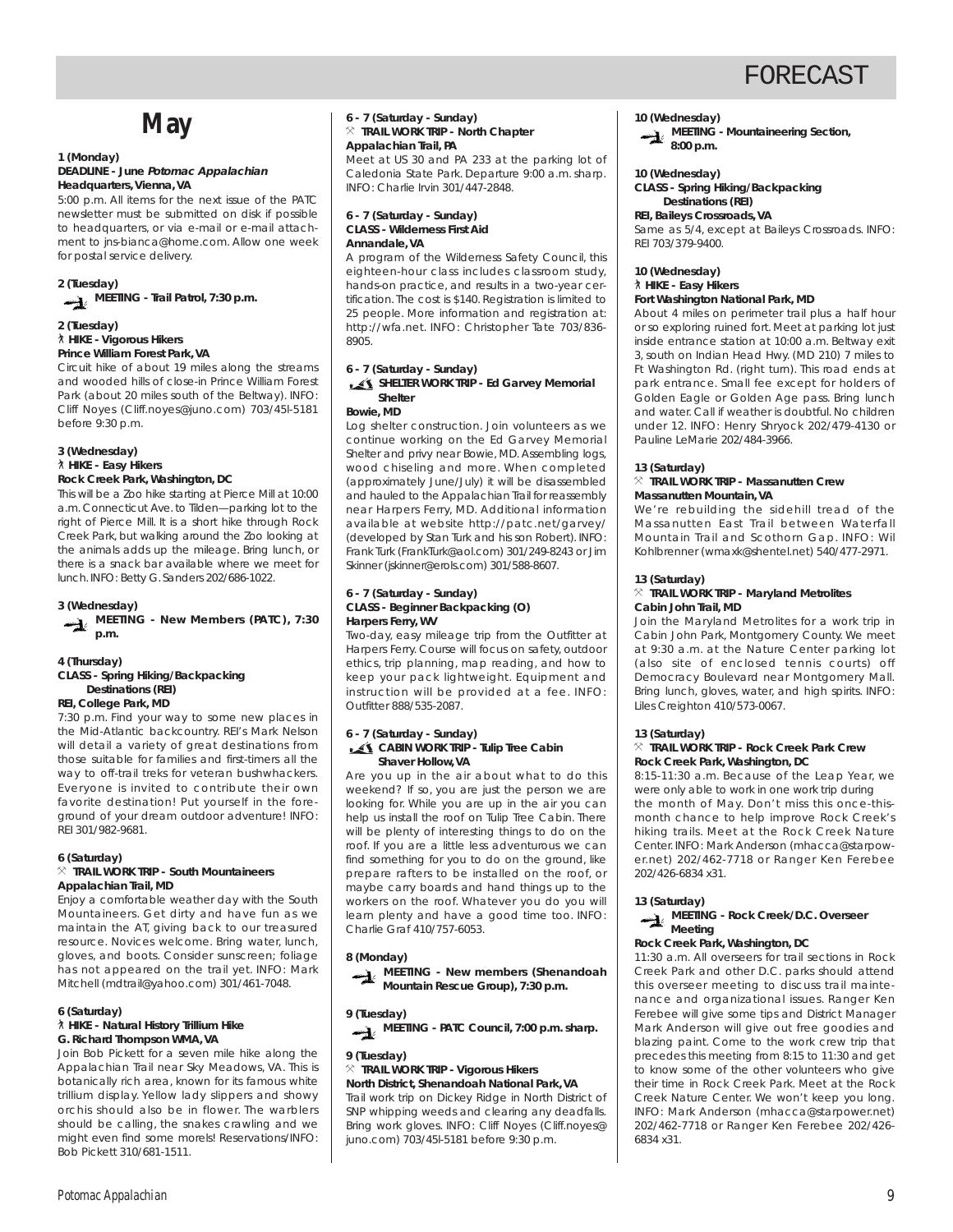#### **13 (Saturday)** ` **HIKE - Bird Knob New Market, VA**

Get a good up close look at the mountain laurel on the Bird Knob circuit hike. With a 1000 foot elevation gain and loss, and at 8.5 miles, this is a good leg stretcher. This hike will take place near New Market, VA. INFO: Susan Bly (sbly@ shepherd.edu) 304/258-3319 evenings 6-9.

#### **13 (Saturday)**

#### } **TRAIL WORK TRIP - Massanutten Crew Massanutten Mountain, VA**

On the Sidewinder Trail. The sidehill tread that we built a year ago has come through the winter in fine shape. We'll adjust the outslope in places, deepen a drainage area to keep flood water off the trail, and reshape a steep, gutted section. INFO: Wil Kohlbrenner (wmaxk@shentel.net) 540/477-2971.

#### **13 (Saturday)** ` **HIKE - Teen Hike**

## **Central District, Shenandoah National Park, VA**

Hike Old Rag Mountain. Old Rag is one of the more famous local places for great hiking and great views. The hike will be challenging but entertaining for the group. Bring water and lunch, wear sturdy boots, and be prepared for rain and cool weather. INFO: Alex or Greg Christopulos (goclimb@erols.com) 703/876-0957.

#### **13 - 14 (Saturday - Sunday) Cabin Work Trip - Blackburn Trail Center Round Hill, VA**

So you missed our "Privy Moving Weekend". Well, not to worry, we are now ready to move a second one. This is your chance to join PATC's privy expert and learn all aspects of this extremely important work (this way, the next time you are applying for a new job, you can add this to your resume and, I can assure you, you will beat the competition hands down !!). Actually, if the idea of moving a privy doesn't move you, we do have many other jobs underway from simple sanding and painting to installing our new standing-seam metal roof. Come for the day or for all weekend. Reservation/INFO: Chris Brunton 703/560-8070 or Bruce Clendaniel 410/820-7550.

#### **13 - 14 (Saturday - Sunday)**

#### } **TRAIL WORK TRIP - Hogback Mountain North District, Shenandoah National Park, VA**

Come help rework the treadway on Hogback Mountain. Bring lunch, water, and workgloves. Overnight at Indian Run Maintenance Hut for those who desire. Dinner's on me!! INFO: John McCrea (jkmac@voicenet.com) 610/352-9287.

#### **13 - 14 (Saturday - Sunday)**

#### **SHELTER WORK TRIP - Ed Garvey Memorial Shelter**

#### **Bowie, MD**

See 5/6-7 for details. INFO: Frank Turk (FrankTurk @aol.com) 301/249-8243 or Jim Skinner (jskinner @erols.com) 301/588-8607.

#### **13 - 14 (Saturday - Sunday)**

#### } **TRAIL WORK TRIP - Cadillac Crew Vining Tract, Lydia, VA**

Join the Cadillac Crew as we make our yearly trip to clear that gosh darn Cliff Trail. (The weeds just keep coming back!) Bring a lunch and water for Saturday noon. And if you plan on some extracurricular hiking after the work is done, bring

long pants, a long-sleeved shirt and gloves. You'll need them. Trust us. Community dinner on Saturday night. Overnight at a Vining Tract cabin. INFO: Fran Keenan (outdoorsnow@mgfairfax. rr.com) 703/938-3973 or Jon Rindt (jkrindt@ erols.com) 540/635-6351.

**16 (Tuesday) MEETING - The Futures Group, 7:00 p.m.**

#### **16 (Tuesday)** ` **HIKE - Vigorous Hikers G. Richard Thompson WMA, VA**

Circuit hike near the AT in Northern Virginia to look for trillium which should form a pink and white blanket on the hillsides of Thompson Wildlife Area. INFO: Cliff Noyes (Cliff.noyes@juno.com) 703/45l-5181 before 9:30 p.m.

#### **17 (Wednesday)** ` **HIKE - Easy Hikers Great Falls, MD**

Hike 4 or 5 miles along the C&O Canal. Meet 10 a.m. at the Visitor's Center. Bring Golden Eagle or Golden Age Pass (\$4 per car otherwise), lunch, and water. Directions: I-495 to exit 41 (Carderock) to MacArthur Blvd. into Park. INFO: Nancie Coan, 202/338-4580.

#### **17 (Wednesday)** ` **HIKE - Easy Hikers Rock Creek Park, Washington, DC**

Meet at 10:00 a.m. at the Rock Creek Nature Center, off Military Road between Connecticut Ave. and 16th Street. We will do a 5.5-mile loop hike on the Western Ridge and Valley Trails in the northern section of the park. Bring lunch and water. INFO: Nancie Coan, 202/338-4580.

#### **19 (Friday)**

## **Chapter Dinner MEETING - Northern Shenandoah Valley Chapter**

#### **Winchester, VA**

The spring dinner meeting of the NSVC will be at Manuel's & Wife restaurant on Valley Ave. in Winchester, beginning at 6:30 p.m. Lee Sheaffer will be presenting a slide show and description of his recent hike up Mt. Ranier in Washington state. If you plan to attend, please call so we can plan enough accommodations. Reservations/INFO: Martha Clark 540/665-2101.

#### **20 (Saturday)** } **TRAIL WORK TRIP - North Chapter**

## **Tuscarora Trail, PA**

For meeting place and other details, call Charlie Irvin, 301/447-2848.

#### **20 (Saturday)**

#### $%$  TRAIL WORK TRIP - South Mountaineers **Appalachian Trail, MD**

You have seen our ads, why not join us? We are a fun-loving social group that goes home happy and tired — like when you were a kid. Bring water, lunch, gloves, boots, and sunscreen (foliage still not out along the trail). INFO: Mark Mitchell (mdtrail@yahoo.com) 301/461-7048.

#### **20 (Saturday)** ` **HIKE - Great North Mountain George Washington National Forest**

Springtime at its best on Great North Mountain! Join me for a moderately-paced 12-mile circuit hike culminating at Big Schloss. This annual event features some uncommon wildflowers, the fragrant pink azalea, and incomparable views. The 1800 foot elevation gain involves moderate grades and is suitable for experienced hikers in decent shape. See Circuit Hikes in VA, WV, MD, and PA for details. RSVP/INFO: Janet Dombrowski 703/243-4232 before 9:30 p.m.

#### **20 (Saturday)** } **TRAIL WORK TRIP - Stonewall Brigade Shenandoah County, VA**

Great North Mountain on the VA/WV state line. Join the Stonewall Brigade at Wolf Gap Recreation Area at 9:00 a.m. to work on Mill Mountain Trail near Big Schloss. This popular area offers fine panoramic views of Trout Run Valley from the mountain crest. We will rework the sidehill on Mill Mountain Trail just below the Schloss, where the tread is eroding in the center of the tread. We will also remove rocks and smooth the tread between that point and the spur trail to Big Schloss. RSVP/INFO: Hop Long (theFSLongs@erols.com) 301/942-6177.

#### **20 (Saturday)**

#### ` **HIKE - Mason-Dixon Trail Series #4 East of York, PA**

A moderately paced 17-mile hike along the Susquehanna River from Wrightsville to York Furnace, PA. A car shuttle is required. Mason-Dixon Trail map 4. INFO: Jack Thorsen 703/339- 6716 or William Needham 410/884-9127.

#### **20 - 21 (Saturday - Sunday)**  $%$  **TRAIL WORK TRIP**

## **Central District, Shenandoah National Park, VA**

Having a hard time getting out of the winter doldrums? (Want to know from whence came that term, "doldrums?") Well, at least you've built up your upper body strength, shoveling snow. Come out and help a crew of trailbuilders rebuild a section of the Appalachian Trail in Shenandoah National Park! That's right! Dig, again! Have fun, moving and sifting dirt back into the treadway. Meet at 9:30 a.m. on Saturday at the Timber Hollow Overlook on Skyline Drive. Overnight accommodations at Pocosin Cabin. Reservation/INFO: Don White (whitedh@ hotmail.com) 703/443-1572.

#### **20 - 21 (Saturday - Sunday) SHELTER WORK TRIP - Ed Garvey Memorial**

## **Shelter**

**Bowie, MD**

See 5/6-7 for details. INFO: Frank Turk (FrankTurk @aol.com) 301/249-8243 or Jim Skinner (jskinner @erols.com) 301/588-8607.

### **20 - 21 (Saturday - Sunday)**

#### $\%$  South-of-the-border TRAIL WORK TRIP -**North District Hoodlums**

#### **North District, Shenandoah National Park, VA**

Hola! Come ride with the Hoodlums Trail Crew for a weekend of fun and trailwork! No entiendo? Well let's just say that a day's work on the A.T. in the North District of the park will be rewarded afterwards with a Tex-Mex spread that even ZZ Top would be proud of! No experience necessary—tools provided. Bring work gloves, lunch, and a smile. Overnight stay at Indian Run Hut within the park. Come for the day, stay for the evening meal, or spend the entire weekend. The crew meets at 10 a.m. at Piney River Ranger Station in the North District. RSVP/INFO: George Walters (gjwalters@erols.com) 410/426-2724.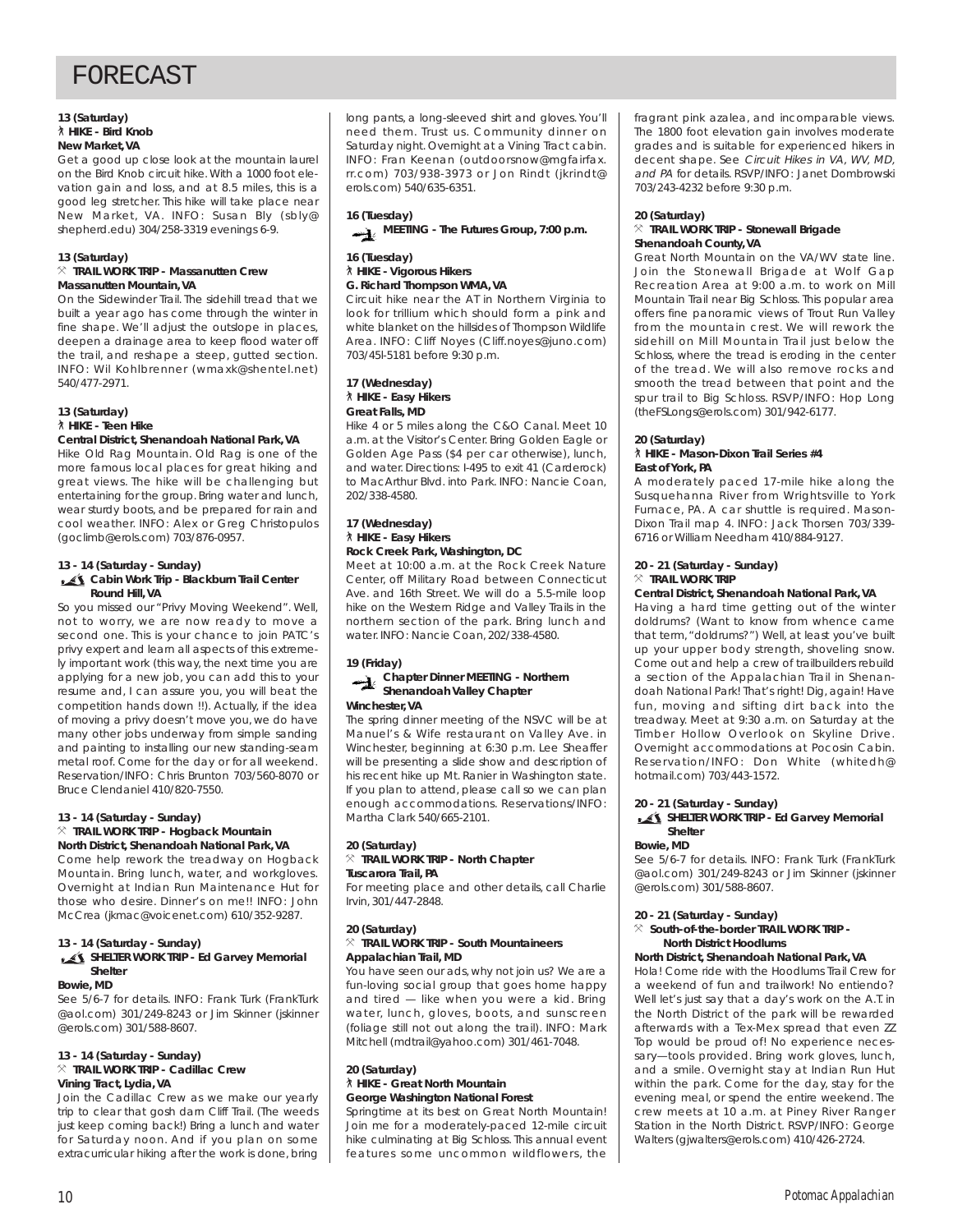#### **20 - 21 (Saturday - Sunday) CLASS - Wilderness First Aid Certification (ATC) Blackburn Trail Center, Round Hill, VA**

This ATC-sponsored course will be taught by instructors from Stonehearth Open Learning Opportunities (SOLO). The course will introduce trail maintainers, chainsaw operators, and trip leaders to the basic principals of wilderness first aid. Minimum class size is 15 participants, and the maximum is 20. Participants must be 18 years of age. \$80 for AT club members, \$100 for nonmembers. INFO: Heidi Forrest 703/242-5771.

#### **20 - 21 (Saturday - Sunday) CABIN WORK TRIP -Tulip Tree Cabin Shaver Hollow, VA**

Work will continue on the roof. We are doing our best to get the cabin under roof by the middle of the summer. That will be a major milestone (Gerhard are you reading this?). Once the cabin is under roof all sorts of interesting things can happen; we can start sleeping in it; we can cook and eat in it; we can chink the logs; we can install the doors and windows, etc., etc. There is still plenty of interesting work to do with those primitive hand tools so don't be discouraged, we can still find plenty of backbreaking, blister making work to do. INFO: Charlie Graf 410/757-6053.

#### **24 (Wednesday)** ` **HIKE - Easy Hikers Black Hill Regional Park, MD**

We will hike about 4.5 miles in this park north of Gaithersburg. Meadow flowers should be in bloom and the birds will be back, perhaps some bluebirds. Meet at 10:00 a.m. Bring lunch and water. Directions: I-270 to Exit 18. Left on Rt. 121 (Clarksburg Road) for 1.5 mi. Left on Old Baltimore Road for 1 mi. to Park entrance on right (Lake Ridge Road). Go 1.7 mi. to the Visitor Center. Park in lot to the left of the Visitor Center under trees. INFO: Carol Niedzialek (niedze @erols.com) 301/439-1654.

#### **27 (Saturday) CLASS - Energy Bar Tasting (HTO) Hudson Trail Outfitters, all locations**

Sample energy bars from PowerBar, Balance, Luna, and Clif. Find out what your favorite flavor is. Tastings will begin at 11:00 a.m. and will continue until the samples are gone. INFO: Eric Stalzer 301/840-0650.

#### **27 (Saturday)**

#### ` **HIKE - Northern Shenandoah Valley Chapter Duncan Knob, George Washington National Forest**

Duncan Knob offers spectacular views of Massanutten Mountain, Page Valley, and the Shenandoah Valley. Duncan Knob is situated on one of the Center Ridges of the Massanutten Range, so when you are on its summit, you are surrounded by mountains but high enough to see over the nearby parallel ridges. The mountains abound in mountain laurel, which should be in bloom at this time of year; in good years the mountainsides are tinged in a wonderful shade of pink. The trail up is of moderate difficulty and to reach the top of the mountain requires a long but not difficult rock-scramble. Leader/INFO: Carl Bock 703/323-5306.

#### **27 - 28 (Saturday - Sunday)** } **TRAIL WORK TRIP - North Chapter Appalachian Trail, PA**

Meet at US 30 and PA 233 at the parking lot of Caledonia State Park. Departure 9:00 a.m. sharp. INFO: Charlie Irvin, 301/447-2848.

#### **27 - 28 (Saturday - Sunday) CABIN WORK TRIP - Blackburn Trail Center Round Hill, VA**

Work continues at the Blackburn Center and we have plenty of room for you. We are only 50 miles from the Beltway and offer great accommodations, food and company. We will continue to work on the installation of our new metal roof. build 16 new bunks, dig a new pump room for the water system, plus we have much outside garden cleanup type work that needs to be done. Come out for the day or stay all weekend with us. Reservations/INFO: Chris Brunton 703/560-8070 or Bruce Clendaniel 410/820-7557.

## **27 - 28 (Saturday - Sunday)**

#### **SHELTER WORK TRIP - Ed Garvey Memorial Shelter**

#### **Bowie, MD**

See 5/6-7 for details. INFO: Frank Turk (FrankTurk @aol.com) 301/249-8243 or Jim Skinner (jskinner @erols.com) 301/588-8607.

#### **27 - 28 (Saturday - Sunday)** } **TRAIL WORK TRIP - Cadillac Crew North District, Shenandoah National Park, VA**

The Cadillac Crew will spend the weekend repairing tread on a section of the AT near Indian Run in the SNP North District. Bring a lunch and water for Saturday noon. Community dinner on Saturday night. Overnight at Indian Run Hut. INFO: Fran Keenan (outdoorsnow@mgfairfax. rr.com) 703/938-3973 or Jon Rindt (jkrindt @erols.com) 540/635-6351.

#### **30 (Tuesday)**

**MEETING - Shenandoah Mountain Rescue Group (Business meeting), 7:30 p.m.**

#### **31 (Wednesday)** ` **HIKE - Easy Hikers Glen Echo, MD**

10:00 a.m. Sycamore Island Club — C&O Canal Tow Path. Hike three to four miles. Meet in parking area across street from Sycamore Store (7027 MacArthur Blvd.). Hike on towpath until noon, returning to the Sycamore Island Club for lunch and tour of island. Enjoy short rope-pulled raft trip to the island from towpath. Bring lunch and a drink, relax, and stroll around this home of the Sycamore Island Canoe Club on Maryland side of the Potomac. RSVP by Monday (5/29). Call if inclement weather is forecast. INFO: Dawn Carlisle 301/924-4765.

## **June**

#### **1 (Thursday) DEADLINE - July Potomac Appalachian Headquarters, Vienna, VA**

5:00 p.m. All items for the next issue of the PATC newsletter must be submitted on disk if possible to headquarters, or via e-mail or e-mail attachment to jns-bianca@home.com. Allow one week for postal service delivery.

#### **3 (Saturday)**

#### 藚 **TRAIL WORK TRIP - National Trails Day Rock Creek Park, Washington, DC**

8:15-11:30 a.m. This work trip is being held in honor of National Trails Day. We'll probably do a little pleasure hiking along with our work to take in the beauty that D.C.'s trails offer. Meet at the Rock Creek Nature Center. INFO: Mark Anderson (mhacca@starpower.net) 202/462-7718 or Ranger Ken Ferebee 202/426-6834 x31.

### **3 (Saturday)**

## **TRAIL WORK TRIP**

#### **Massanutten Mountain (South), VA**

Celebrate National Trails Day by helping a new overseer with trail maintenance. Pitt Springs Trail south to Morgan Run Trail. INFO: Bill Schmidt (weschem@gwu.edu) 301/585-2477.

#### **3 (Saturday)**

#### **TRAIL WORK TRIP - South Mountaineers** 闛 **Appalachian Trail, MD**

Join the South Mountaineers on National Trails Day. This is a great opportunity to give back to the trail you love and meet many of the volunteers responsible for its care in Maryland. Weeding on the agenda. A picnic is planned after the event. INFO: Mark Mitchell (mdtrail@ yahoo.com) 301/461-7048.

#### **3 (Saturday)**

## **TRAIL WORK TRIP - National Trails Day Service Project (REI)**<br>Service Project (REI)

#### **Turkey Run Park, VA**

8:30 a.m. - 4:00 p.m. Join the National Park Service, REI, and PATC for a great celebration of National Trails Day! Join us for a day of outdoor recreation doing great work that makes a difference in keeping our local parks and trails in top shape for outdoor adventurers of all ages. This year we will reconstruct trail sections, install erosion controls, remove invasive plants, and clean up the area. There will be work for all ages and skill levels. Registration is necessary to aid us in organizing the work and having the correct number of tools. Registration/INFO: REI 301/982- 9681 or 703/379-9400.

#### **3 - 4 (Saturday - Sunday) CABIN WORK TRIP - Blackburn Trail Center Round Hill, VA**

Work continues at the Blackburn Center and we have plenty of room for you. We are only 50 miles from the Beltway and offer great accommodations, food and company. We will continue to work on the installation of our new metal roof, build 16 new bunks,dig a new pump room for the water system, plus we have much outside garden cleanup type work that needs to be done. Come out for the day or stay all weekend with us. Reservations/INFO: Chris Brunton 703/560-8070 or Bruce Clendaniel 410/820-7557.

#### **3 - 4 (Saturday - Sunday) TRAIL WORK TRIP - North Chapter** ÿ **Appalachian Trail, PA**

Set a good example and join the North Chapter trail crew for a National Trails Day work trip. We will meet at US 30 and PA 233 at the parking lot of Caledonia State Park. Departure 9:00 a.m. sharp. INFO: Charlie Irvin 301/447-2848.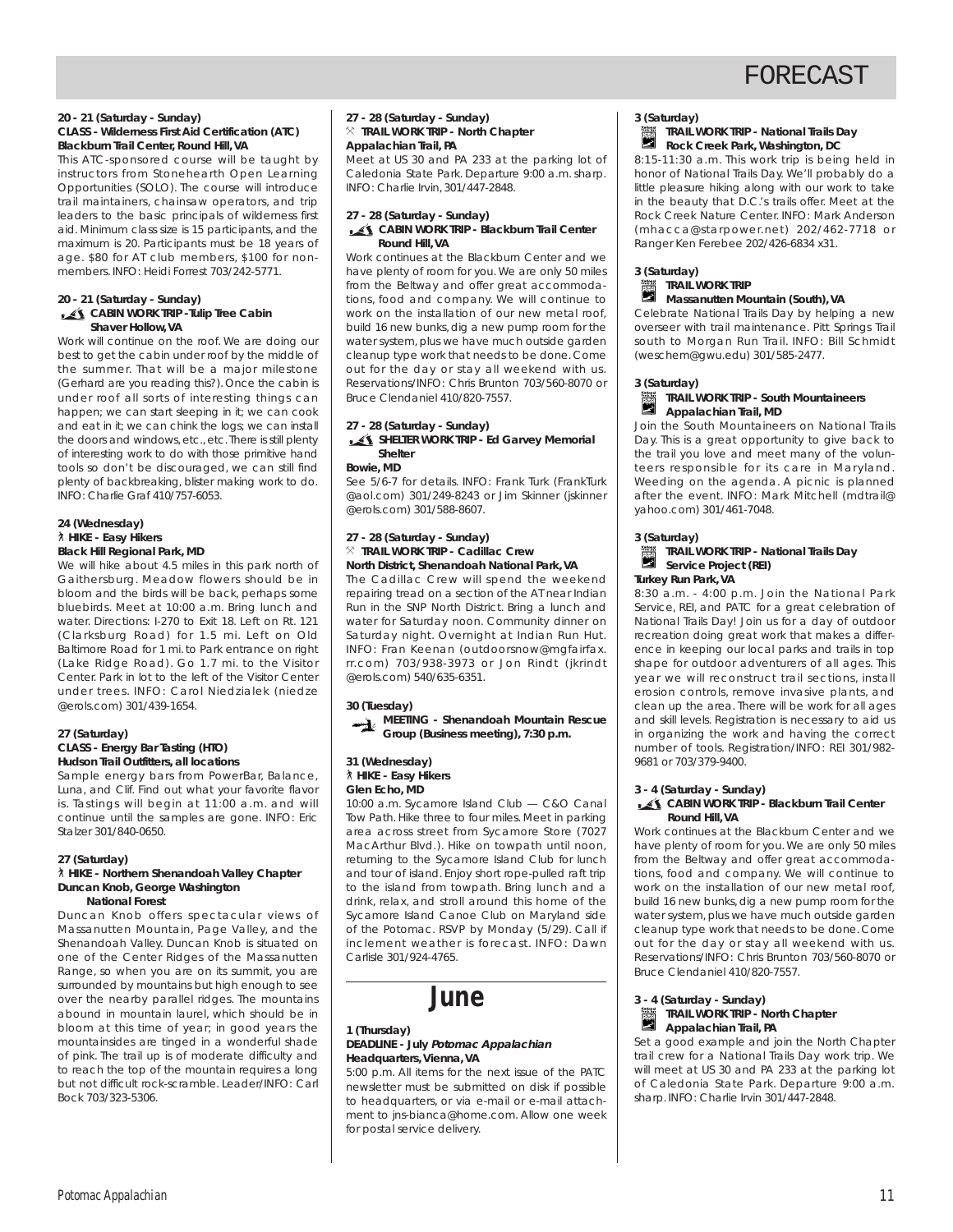#### **3 - 4 (Saturday - Sunday) CLASS - Wilderness First Aid (WSC) Annandale, VA**

A program of the Wilderness Safety Council, this eighteen-hour class includes classroom study, hands-on practice, and results in a two-year certification. The cost is \$140. Registration is limited to 25 people. More information and registration at: http://wfa.net. INFO: Christopher Tate 703/836- 8905.

#### **3 - 4 (Saturday - Sunday)**

#### **SHELTER WORK TRIP - Ed Garvey Memorial Shelter**

#### **Bowie, MD**

Log shelter construction. Join volunteers as we continue working on the Ed Garvey Memorial Shelter and privy near Bowie, MD. Assembling logs, wood chiseling and more. When completed (approximately June/July) it will be disassembled and hauled to the Appalachian Trail for reassembly near Harpers Ferry, MD. Additional information available at website http://patc.net/garvey/ (developed by Stan Turk and his son Robert). INFO: Frank Turk (FrankTurk@aol.com) 301/249-8243 or Jim Skinner (jskinner@erols.com) 301/588-8607.

#### **3 - 4 (Saturday - Sunday) CABIN WORK TRIP - Tulip Tree Cabin Shaver Hollow, VA**

With any luck we will be putting the doublecrimp standing seam tern roof on the cabin. This is the most common type of roof that you see on old Virginia farm houses throughout the countryside. Tools for doing this work are becoming rare and are sold as antiques, and the skills and knowledge for doing the work are becoming rare. We have the tools and we know how to use them. If you would like to learn this dying art join us this weekend and get some first hand experience. INFO: Charlie Graf 410/757 - 6053.

#### **3 - 4 (Saturday - Sunday) B** OPENING CEREMONIES - Fairfax Cross-P. **County Trail (FT&S/FCPA)**

**Fairfax County, VA**

The following are Fairfax Trails and Streams' 4 related NTD events, in cooperation with the Fairfax County Park Authority (which will erect the signposts):

**6/3 9:00 a.m. PART 1 —** Brief ceremonies to unveil 3 "Cross-County Trail" signposts in Great Falls, Reston and Oakton (carpools), then 7-mile hike back along the new trail (mostly natural surface). Meet at Colvin Run Mill Park, Route 7, 4 miles west of I-495.

**6/4 8:30 a.m. PART 2 —** Brief ceremonies to unveil 2 "Cross-County Trail" signposts at King Arthur Road and Prosperity Ave. Two-mile hike along the bike trail.

**6/4 11:00 a.m. PART 3 —** Brief ceremonies to unveil 2 "Cross-County Trail" signposts at Wakefield Park and Lake Accotink, during a 5-mile circuit hike of the lake. The lake will be temporarily drained at the time — though less beautiful, it will be more intriguing to see! Directions: take Braddock Road west from I-495, first right into Wakefield Park. This event is part of the annual "Springfield Days" festival.

**6/4 5:00 p.m. PART 4 —** Brief ceremonies to unveil 2 "Cross-County Trail" signposts at Hooes Road and Alban Road along Pohick

Creek (carpool), then 3-mile hike back along this little-used, scenic section. Check late details for the foregoing events at www.mindspring.com/~potomacgreenways. INFO: Bill Niedringhaus (rowemm@aol.com) 703/821-0975.

**6 (Tuesday) MEETING - Trail Patrol, 7:30 p.m.**

## **6 (Tuesday)**

` **HIKE - Vigorous Hikers Great North Mountain, VA/WV**

Circuit hike of 18 miles from Rt. 55 to Waites Run and return along the ridge of Great North Mountain on the VA/West VA border. INFO: Cliff Noyes (Cliff.noyes@juno.com) 703/45l-5181 before 9:30 p.m.

#### **7 (Wednesday)**

**MEETING - New Members (PATC), 7:30 p.m.**

### **10 (Saturday)**

#### } **TRAIL WORK TRIP - Massanutten Crew Massanutten Mountain, VA**

We'll reshape the tread, and construct ditches and waterbars on the Gap Creek Trail in Crisman Hollow. INFO: Wil Kohlbrenner (wmaxk@shentel. net) 540/477-2971.

#### **10 (Saturday)** ` **HIKE - Teen Hike**

#### **Central District, Shenandoah National Park, VA**

White Oak Canyon hike. Another challenging but interesting hike through dense woods with stream crossings and rocky inclines. Bring lunch and water. Wear good boots and be prepared for rain. INFO: Ric Francke (fbfrancke@aol.com) 703/356-2106.

#### **10 - 11 (Saturday - Sunday) M** BACKPACKING TRIP - Natural History **St. Mary's Wilderness, GW National Forest, VA**

Trip has an OPTIONAL MONDAY EXTENSION. Join Bob Pickett in this relatively easy overnight backpacking trip in this area just south of the Shenandoah National Park. Hike along the beautiful St. Mary's River in a designated wilderness area up to Green Pond (6.0 miles) the first day. Clintonia, wild lilies of the valley, and mountain laurel should be in bloom. We'll look for snakes, turtles, salamanders and frogs around Green Pond. Sunday, we'll hike out 4.1 miles along an old mountain road. For those who wish to take Monday off, we'll spend Sunday night in the area, and hike up St. Mary's River from the bottom (without backpacks) to the Falls and return to our cars for an approximate 6.5 mile hike.INFO: Bob Pickett 301/681-1511.

#### **10 - 11 (Saturday - Sunday)**

#### **SHELTER WORK TRIP - Ed Garvey Memorial Shelter**

#### **Bowie, MD**

See 6/3-4 for details. INFO: Frank Turk (FrankTurk @aol.com) 301/249-8243 or Jim Skinner (jskinner @erols.com) 301/588-8607.

#### **10 - 11 (Saturday - Sunday)** } **TRAIL WORK TRIP - Cadillac Crew Shockeysville, VA**

Shockeys Knob. Our Tuscarora Trail relocation project is nearly done! Join the Cadillac Crew as we clear and blaze the north and south ends of the relocation on the Brill property. Bring a lunch and water for Saturday noon. Community dinner on Saturday night. Overnight at a local cabin.

INFO: Fran Keenan (outdoorsnow@mgfairfax. rr.com) 703/938-3973 or Jon Rindt (jkrindt @erols.com) 540/635-6351.

#### **12 (Monday)**



MEETING - New members (Shenandoah **Mountain Rescue Group), 7:30 p.m.**

#### **13 (Tuesday)**

**MEETING - PATC Council, 7:00 p.m. sharp.**

### **13 (Tuesday)**

## ` **HIKE - Vigorous Hikers**

#### **GW National Forest, VA**

Strenuous circuit hike of 18 miles in George Washington National Forest including the views from the crenellated towers of Big Schloss. INFO: Cliff Noyes (Cliff.noyes@juno.com) 703/45l-5181 before 9:30 p.m.

#### **14 (Wednesday)**

**MEETING - Mountaineering Section, 8:00 p.m.**

## **14 (Wednesday)** ` **HIKE - Easy Hikers**

#### **Manassas Battlefield Park, VA**

A hike of about 5 miles over the area of the first battle of Manassas. Meet at 10:00 a.m. at the Visitor's Center of the Manassas Battlefield Park. Take I-66 west from the Capital Beltway to VA Route 234 at Manassas. Follow 234 north to visitor center on right. Bring lunch. INFO: Bill or Helen Bryant 703/379-1888.

#### **17 (Saturday)**

#### ` **HIKE - North Chapter Link Trail, PA**

Link Trail Series #3. State Games Land parking area (Pa.829) to Mapleton Depot. 17.6 miles with an elevation change of 1500 feet, mostly downhill. INFO: Chris Firme 717/765-4833 after 6:30 p.m.

#### **17 (Saturday)**

#### } **TRAIL WORK TRIP - North Chapter Tuscarora Trail, PA**

For meeting place and other details, call Charlie Irvin, 301/447-2848.

#### **17 (Saturday)**

#### } **TRAIL WORK TRIP - Stonewall Brigade Shenandoah County, VA**

Great North Mountain on the VA/WV state line. Join the Stonewall Brigade at Wolf Gap Recreation Area at 9:00 a.m. to work on Mill Mountain Trail near Big Schloss. This popular area offers fine panoramic views of Trout Run Valley from the mountain crest. We will rework the sidehill on Mill Mountain Trail just below the Schloss, where the tread is eroding in the center of the tread. We will also remove rocks and smooth the tread between that point and the spur trail to Big Schloss. RSVP/INFO: Hop Long (theFSLongs@erols.com) 301/942-6177.

#### **17 (Saturday)**

#### } **TRAIL WORK TRIP - South Mountaineers Appalachian Trail, MD**

The South Mountaineers volunteer hundreds of hours each year to maintain PATC trails in Maryland. Join us and the fun! Bring a lot of water, lunch, gloves, and boots. We meet in Frederick County, MD. INFO: Mark Mitchell (mdtrail@yahoo.com) 301/461-7048.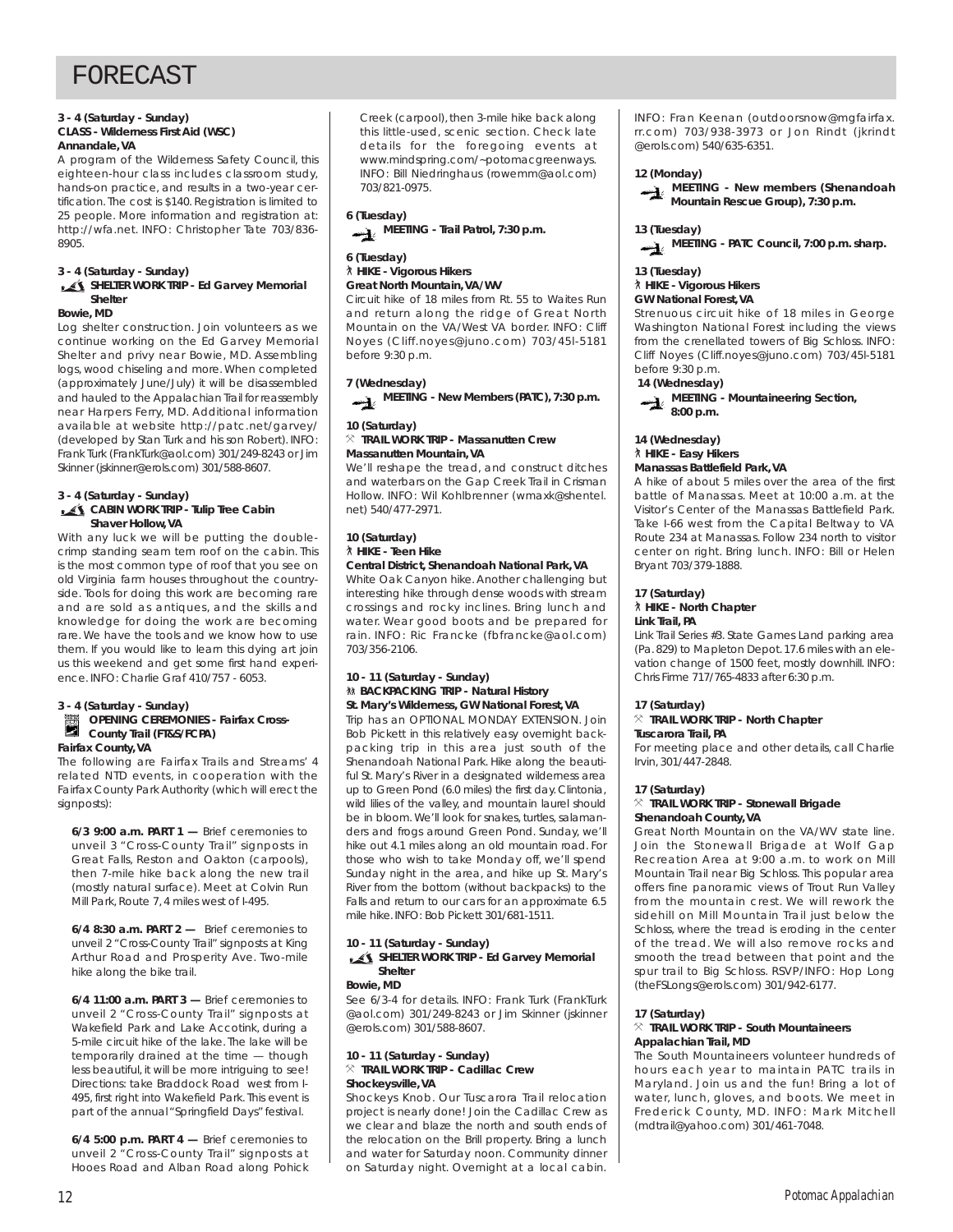#### **17 (Saturday)** ` **HIKE - Three States in One Day The Blue Ridge, VA and WV**

Summer is almost here so it is time to enjoy some warm weather hiking. This is an opportunity to hike the only place along the AT where it is feasible to hike in three states in one day — Virginia, West Virginia, and Maryland. We will start on the AT at Snickers Gap in Virginia then "thruhike" West Virginia to Sandy Hook Road in Maryland for a distance of 20.4 miles. Along the way we will pass Crescent Rock, Blackburn Trail Center, and Harpers Ferry. The pace will be fairly fast and there are enough climbs to make this a somewhat challenging hike. Northern Virginia sections 1 and 2, PATC map 7. INFO: Rob Shaw (rshaw@coltplumbing.com) 717/697-4618 x233.

#### **17 (Saturday)** ` **HIKE - Mason-Dixon Trail Series #5 Southeast of York, PA**

A moderately paced 17-mile hike along the Susquehanna River from York Furnace to Muddy Creek, PA. A car shuttle is required. Mason-Dixon Trail map 5. INFO: Jack Thorsen 703/339-6716 or William Needham 410/884-9127.

#### **17 - 18 (Saturday - Sunday) CLASS - Backpacking (REI) REI, Baileys Crossroads, VA**

Taught by veteran backpacker Ted Fryberger, this intensive two-day class covers the skills and gear necessary for safe, enjoyable backcountry adventure. Get started right, take a solid class from an experienced instructor. Registration is limited. Call early! INFO: REI 703/379-9400.

#### **17 - 18 (Saturday - Sunday)**

#### **SHELTER WORK TRIP - Ed Garvey Memorial Shelter**

#### **Bowie, MD**

See 6/3-4 for details. INFO: Frank Turk (FrankTurk@ aol.com) 301/249-8243 or Jim Skinner (jskinner@ erols.com) 301/588-8607.

#### **17 - 18 (Saturday - Sunday)**  $\times$  **TRAIL WORK TRIP**

#### **Central District, Shenandoah National Park, VA**

Having a hard time getting out of the winter doldrums? (Want to know from whence came that term, "doldrums?") Well, at least you've built up your upper body strength, shoveling snow. Come out and help a crew of trail builders rebuild a section of the Appalachian Trail in Shenandoah National Park! That's right! Dig, again! Have fun, moving and sifting dirt back into the treadway. Meet at 9:30 a.m. on Saturday at the Timber Hollow Overlook on Skyline Drive. Overnight accommodations at Pocosin Cabin.

## *PATC Hikes, from page 7*

who are leaderless. PATC could probably run twice as many hikes as it now does and still draw well from the membership. All we need is leaders. During the past year the Club has taken two actions to encourage hike leaders to get out and lead: once-a-year advantage in renting Club cabins, and a partial tuition break for those who want to take a hike or safety-related course, in

Reservation/INFO: Don White (whitedh@hotmail. com) 703/443-1572.

#### **17 - 18 (Saturday - Sunday) CABIN WORK TRIP - Tulip Tree Cabin Shaver Hollow, VA**

It's not too late to learn how to make a doublecrimp standing seam tern roof. There will be plenty of other interesting things to do too. At any rate if you join our crew this weekend you will have interesting and challenging work to perform and will have fun too. We always have a happy hour and enjoy a good community dinner on Saturday evening prepared by one of our backwoods gourmet chefs.INFO: Charlie Graf 410/757-6053. **20 (Tuesday)**

**MEETING - The Futures Group, 7:00 p.m.**

## **20 (Tuesday)** ` **HIKE - Vigorous Hikers**

**Central District, Shenandoah National Park, VA** Strenuous 17-mile circuit hike in Central SNP including ascents of Old Rag Mountain and White Oak Canyon. INFO: Cliff Noyes (Cliff.noyes @juno.com) 703/45l-5181 before 9:30 p.m.

#### **24 (Saturday)** } **TRAIL WORK TRIP - Rock Creek Trail Crew Rock Creek Park, Washington, DC**

8:15-11:30 a.m. It's entirely possible we'll be working on a multi-week project by now. This is also the last Rock Creek work trip before Washington's summer weather begins to punish us for going outside. Meet at the Rock Creek Nature Center. INFO: Mark Anderson (mhacca @starpower.net) 202/462-7718 or Ranger Ken Ferebee 202/426-6834 x31.

#### **24 (Saturday)**  $\times$  **TRAIL WORK TRIP - South Mountaineers Appalachian Trail, MD**

Halfway through the season with the South Mountaineers' events. We weed, do tread repair, remove deadfalls, or relocate trail depending on what needs to be done. Novices welcome. Bring plenty of water, lunch, gloves, and boots. INFO: Mark Mitchell (mdtrail@yahoo.com) 301/461-7048.

#### **24 - 25 (Saturday - Sunday) CLASS - Land Navigation (REI) Baileys Crossroads & Prince William Forest Park,VA**

Find your way out of the maze! Take REI's Land Navigation Class. Instructor Tom Terry takes you step by step from the basics of map reading and compass use to hard practical problems in the field at Prince William Forest Park. This intensive two day class will definitely help you stay found as you explore your world! Call early, registration is limited. Registration/INFO: REI 703/379-9400.

**24 - 25 (Saturday - Sunday)** ` **HIKE/Camp - Family Activity Vining Tract, Lydia, VA**

The first activity is an overnight campout to PATC's Vining Tract in Greene County, Virginia. We will leave from PATC headquarters in the morning, carpool to the site, hike a while, play games, and have some fun before dinner. A hot meal will be served and there will be an after dinner activity; maybe catching fireflies or telling stories. There are bunks in the cabin, or you can bring a tent but space is limited. Sunday morning we will have breakfast and then a nature walk. If there is interest we could go hiking in Shenandoah National Park. The cabin is rustic with no electricity, so be prepared. It is a wonderful site with great views and maybe some deer roaming around. INFO: Terry Cummings (tcivp@mindspring.com) 410/489-4594.

#### **24 - 25 (Saturday - Sunday) SHELTER WORK TRIP - Ed Garvey Memorial**

#### **Shelter Bowie, MD**

See 6/3-4 for details. INFO: Frank Turk (FrankTurk @aol.com) 301/249-8243 or Jim Skinner (jskinner @erols.com) 301/588-8607.

#### **24 - 25 (Saturday - Sunday)** } **TRAIL WORK TRIP - Cadillac Crew Tuscarora Trail**

Join the Cadillac Crew as we work on the Doll Ridge section of the Tuscarora Trail. Bring a lunch and water for Saturday noon. Community dinner on Saturday night. Overnight at Glass House. INFO: Fran Keenan (outdoorsnow@mgfairfax.rr.com) 703/938-3973 or Jon Rindt (jkrindt@erols.com) 540/635-6351.

**27 (Tuesday)**

## **MEETING - Shenandoah Mountain Rescue Group (Business meeting), 7:30 p.m.**

**27 (Tuesday)**

p.m.

## ` **HIKE/Canoe - Vigorous Hikers**

**Massanutten Mtn./Shenandoah River, VA** Annual hike and canoe trip. Hike 12 miles from Bentonville Landing south along the ridge of Massanutten Mountain and down Indian Graves Ridge, ford the Shenandoah River and then paddle downstream for 12 miles over some gentle rapids (OK for beginners). Cost of canoe rental, probably about \$25 each, must be paid in advance to reserve space on this trip. Details available in early June. INFO: Cliff Noyes

(Cliff.noyes@juno.com) 703/45l-5181 before 9:30

return for leading three hikes during the ensuing year. We have no empirical evidence concerning how the cabin rental policy is working with potential hike leaders, and so far no one has taken advantage of the tuition break.

PATC could use more hikes of any type and distance but especially shorter hikes on

weekends. There has always been an inverse relationship between the length of the hike and the number of hikers. We need hike leaders who are willing to offer hikes in the five and six mile category on Saturdays and Sundays. So if that appeals to you, call Tom Johnson at 410/647-8554 (johnts3@juno. com). ❑

*—Tom Johnson*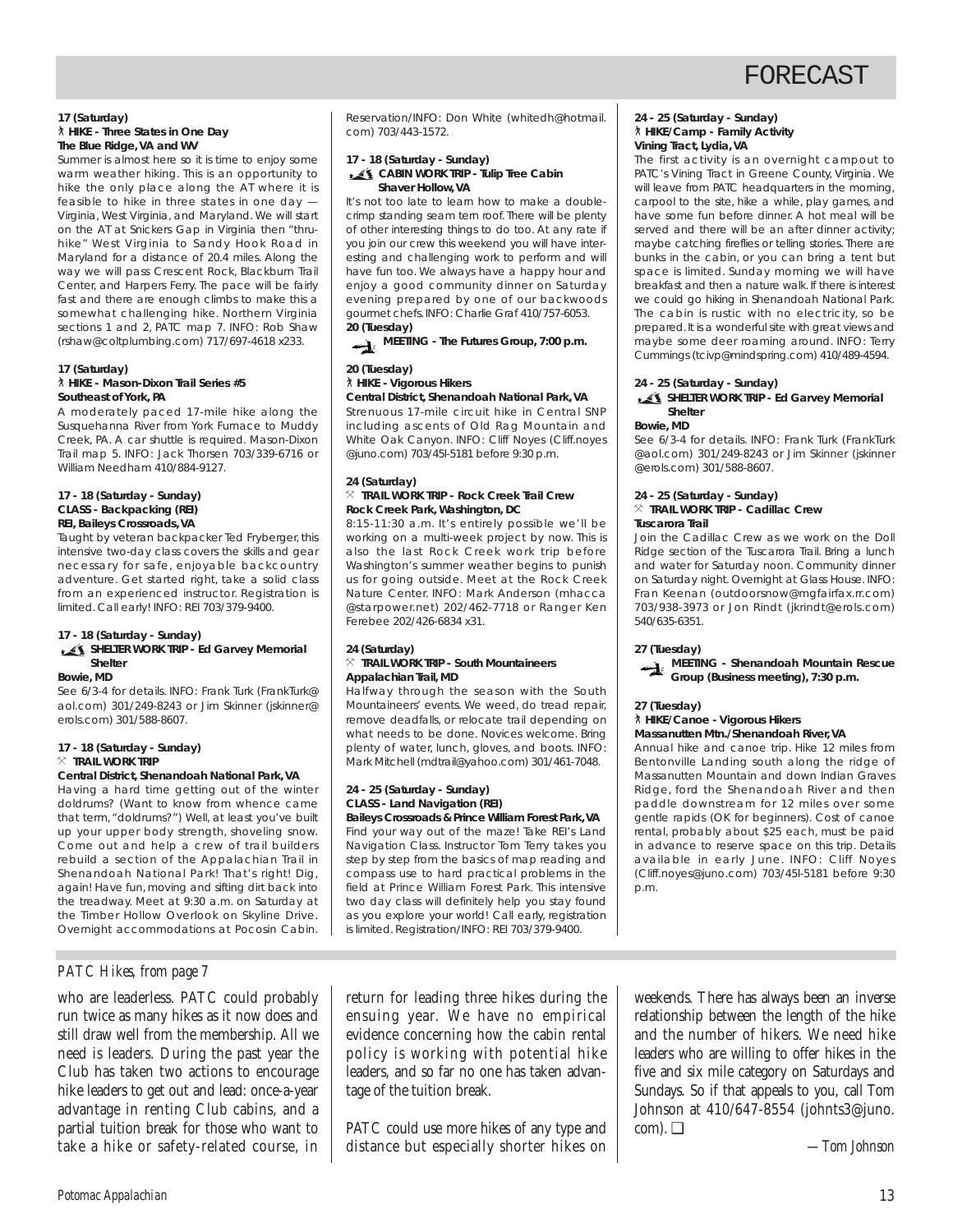# **NOTICES**

## **NEW NOTICES**

**TRAIL REPORT COMPUTER DATABASE PERSON:** Volunteer needed to come in 2-3 nights a month to enter trail work reports in the Club's database. If interested call Heidi Forrest at 703/242-0693 x12,or e-mail heidi@erols.com.

**A HEARTFELT THANK-YOU** to all who were kind enough to donate bath towels and clothing to Bears Den Hostel. We were overwhelmed with the response that we received and it is greatly appreciated. As we preapare for the 2000 through-hikers to arrive, it will be nice to have these items available for their use. The simple pleasures in life mean so much. Melody Blaney and Patti Landovek.

**BEARS DEN HOSTEL,** owned and operated by the Appalachian Trail Conference, is looking for groups or individuals to help with various projects of the facility and grounds. On the schedule for this year: painting, tending gardens, building a new tool shed; replacing a deck, building a privy; and office work. Bears Den is a stone lodge located 250 yards from the AT near Bluemont, Virginia and the ATC in Harpers Ferry. We will provide one night's free lodging if you are interested in joining us for any of these projects. INFO: Melody Blaney or Patii Landovek, Managers 540/554-8708 or bearden @crosslink.net.

**WANTED:** Mamiya ZE-X 35mm camera body. Have an older camera lying around in your closet that you would like to get rid of? I currently have lenses that will fit this specific camera body. My former ZE-X has bit the dust,so I am looking for a replacement. Price negotiable. Contact Susan Bly at 304/258-3319 or email sbly@shepherd.edu

## **VOLUNTEER OPPORTUNITIES**

**SNP-PATC TRAIL CREW WEBSITES.** The trail crews in the three Districts of Shenandoah National Park are on the web. Visit the sites to find out about upcoming worktrips, to see photos of previous projects, or to learn about opportunities in the Park. The addresses for the web pages are: North District: http://www.patc.net/hoodlums/ index. html Central District: http://sites. netscape. net/kerrysnow/homepage and South District: http://www.geocities.com/mkarpie/districtnews/index.html

**FOURTH YEAR OF THE KEYSTONE TRAIL CREW.** Keystone Trail Crew, sponsored by KTA, will be having three weeks of TrailCare in June. The workweek runs from Thursday through Monday. The dates are June 8 through 12, Quehanna Trail; June 15 through 19, Chuck Keiper Trail and June 22 through 26, Mid State Trail Southern Extension. Meals and lodging will be provided. If you can spare a week, volunteer a weekend, or come for just a day or two, please think about signing up. No volunteer will be turned away. Forward all inquiries to Joe Healey, 93 Cedarwood Drive, Laflin, PA 18702, e-mail jnlhealey@aol.com, or feel free to call him at 570/655-4979. Detailed information and a map directing you to the respective campsite/campsites will then be forwarded.

**A COOK IS NEEDED FOR THE ABOVE TIME FRAMES.** This is a paid position and all pots, pans, etc. will

be supplied, although the cook will be responsible for the purchase of the food.Cost of the food can either be reimbursed after purchase or given up front as a lump sum. If you are interested or know of someone who is, please contact

Joe at 93 Cedarwood Drive, Laflin, PA 18702, email jnlhealey@aol.com, or feel free to call him at (570) 655-4979.

**NEEDED: VOLUNTEER COORDINATOR—**a Club member to coordinate volunteer opportunities and place volunteers in jobs. There is currently no placement system to match volunteers with open tasks; you can devise and implement one. No experience needed, just a general understanding of Club activities and a willingness to work. Most work will take place at the headquarters in Vienna. Call Tom Johnson, vice president for volunteerism, at 410/647-8554, or e-mail him at johnts@erols.com.

**THE SALES OFFICE** is looking for volunteers interested in working as little or as long as you can manage it—Monday through Friday between 9 and 5 p.m. If interested, please contact the Sales Coordinator, Maureen Estes, by either calling headquarters at 703/242/0693, ext. 19, or by email at patcsales@erols. com.

**NOT INTERESTED IN WORKING OUTDOORS?** PATC has a continuous need for Headquarters Volunteers willing to help out with a variety of tasks—from manning the sales desk in the evening, to providing typing or office support. It takes a lot more than trail workers to keep the Club going! INFO: Wilson Riley (wriley1226@aol. com) 703/242-0693, Ext. 11.

#### **PATC OVERSEERS** get BIG discounts from the following merchants who support our volunteer programs: -Blue Ridge Mountain Sports (Charlottesville/ Tidewater)-20% -Hudson Trail Outfitters (DC Metro Region) 15% -The Trailhouse (Frederick, MD) 15% -Casual Adventures (Arlington, VA) 10% -Campmor (Mail Order via PATC HQ) 10%. Check the back page of the PA for the latest trail, cabin, and shelter overseer opportunities. And all PATC members receive a 10% discount from Blue Ridge Mountain Sports. Be sure to have your membership ID or overseer ID ready when you shop.

#### **SHENANDOAH MOUNTAIN RESCUE GROUP (SMRG)**

is seeking people interested in wilderness search and rescue. New member orientation meetings are held every month at PATC headquarters. NO EXPERIENCE IS NECESSARY. INFO: SMRG Operations 703/255-5034, then press #5.

## **HIKING PARTNERS**

**SLOW HIKER (10 MILES PER DAY)** who has done 1200 miles of AT seeks companions for sections of the southern half: Catawba to Daleville,Va. (June 5-7), Daleville to Glasgow (June 8-13), Glasgow to Tyro, Va. (June 14-18), Tyro to Rockfish Gap VA (June 19-21), Franklin to



Nantahala River NC (June 27-30), Nantahala R. to Fontana (July 1-3), Fontana to Davenport Gap (July 4-11), Davenport Gap to Allen Gap (July 12-16), Springer Mt. To Hiawasse, Ga. (Aug 2-9), Hiawassee to Franklin, NC (Aug 10-14), Allen Gap to Erwin, Tenn. (Aug 15-20), Erwin to El Park, NC (Aug 21-24), Elk Park to Damascus, Va. (Aug 25-31), Damascus to Troutdale, Va. (Sept 11-15), Troutdale to Atkins VA (Sept 16-17), Atkins to Bland VA (Sept 18-22), Bland to Pearisburg , Va. (Sept 23-26), Pearisburg to Catawba , Va. (Sept 27- Oct 3), Rockfish Gap to Front Royal , Va. (Oct 4-14). George Meek ("Poet") 703/875-3021 or gmeek@mciworld.com.

**HIKING VACATIONS HIKING PARTNERS WELCOME** to join PATC member for July-August trip to Colorado Weminuche Wilderness. Two or three night trip over continental divide trail with probable bushwhacking down drainage to hot springs. Dates approximately 7/31-8/3. Denver nearest airport. INFO: J Christian Adams, e-mail jcadams@erols.com.

## **MISCELLANEOUS**

**WANTED: USED WORKING CAROUSEL SLIDE PRO-JECTORS.** If you have a working carousel projector you no longer use, PATC could use it for meetings and classes held at HQ. The last working projector disappeared more than a month ago and has not returned. If interested please drop it by PATC HQ or give us a call at 703/242-0693. ext. 11 or 12.

**FOR SALE LLAMAS FOR SALE:** a trail companion to help carry your gear. Please contact Noel Dingman for a visit to our farm. 301/831-1131, or halfaloaf @accessa.net.

## **LOST and FOUND**

**LOST: SILVER ARROWHEAD NECKERCHIEF SLIDE,** 2 1/2" long, 1" wide, made with turquoise and coral. Lost Saturday, January 15 between Pen Mar Rd. and High Rock. If found, please contact or send to: Jeff Hollis, Rt. 4, Box 261, Martinsburg, WV 25401, 304/263-6974 day, 304/263-6140 evening.

**PAIR OF PETER LIMMER BOOTS:** These are widely recognized as the best hiking boots made in the U.S., built to measure by Peter Limmer & Sons in Intervale, NH. I have a pair of men's boots, sized around 13 or 13 1/2, made for me some years back and completely rebuilt recently. Sad to say, my aging feet no longer fit in them since the rebuild, so they're available at the \$100 cost of the rebuilding. The payment will be donated directly to PATC, so we will all benefit. Call Richard Frankel,202/547-3118,to arrange a try-on.

## **PAID OPPORTUNITY**

**PART-TIME OFFICE AND FIELD SUPPORT NEEDED** for this summer's trail crew and trail patrol programs. Anyone, 18 years or older, with own transportation may apply. Contact Wilson Riley at 703/ 242- 0693 X11 or see our web page at PATC.net for additional information.

Notices are published free of charge for PATC members only. PATC cannot vouch for any of the advertised items. No commercial advertisement or personal notices unrelated to hiking will be accepted. Deadline for inclusion is the first day of the month preceding issuance of the newsletter. Notices will be run for 3 months unless we are otherwise advised.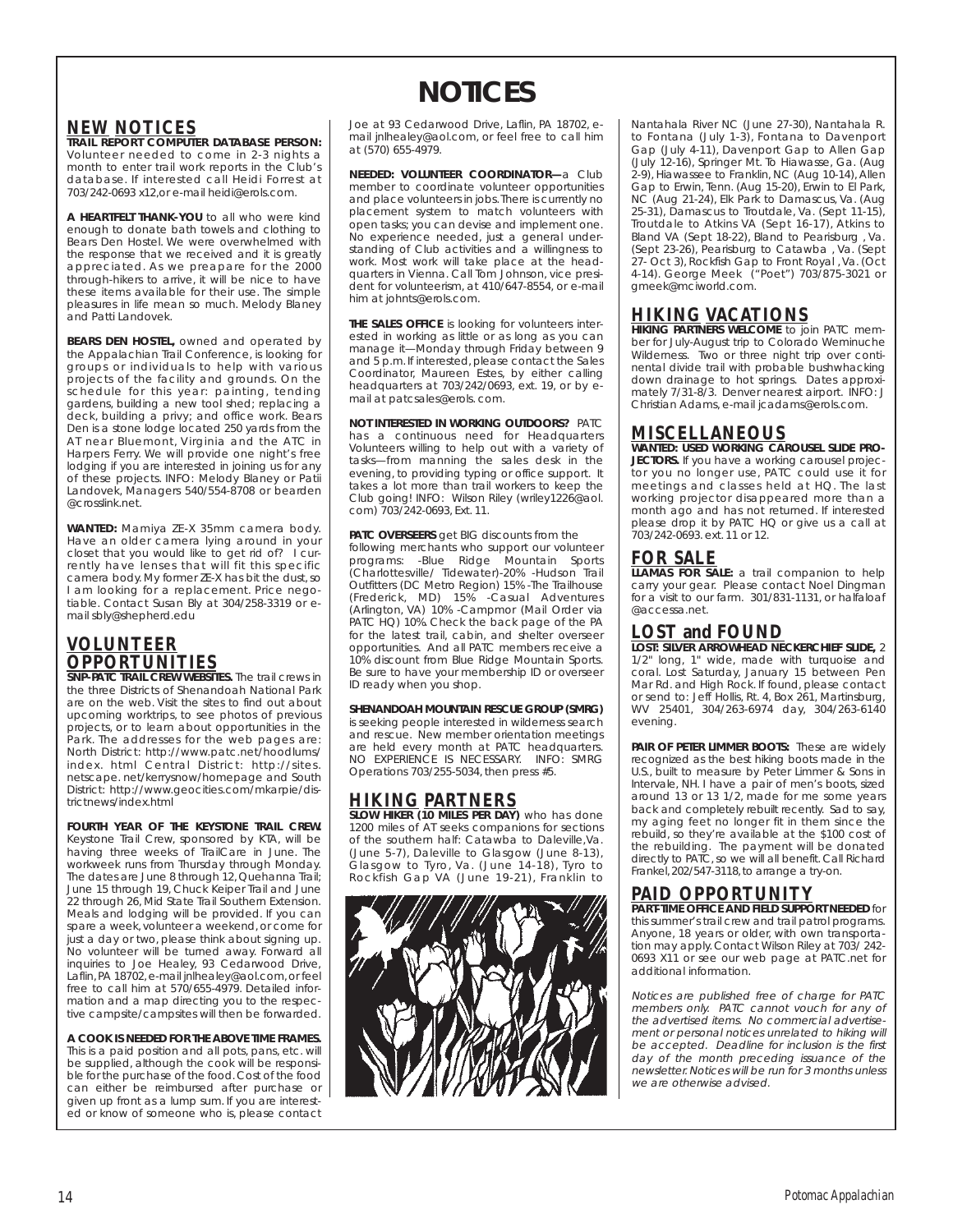

flowers, don't forget the deadline for the June PA is 1 May.

## *Trillium, from page 6*

When G.P.M. Barger, M.D. was Maps Chairman in the early 1950s, he produced mimeographed maps for each announced hike. One of his maps for the Linden trillium hike survives in Club archives. It locates the notable trillium displays at several places along the 12-mile section one patch well north of the present Dick's Dome and two separate patches on the present AT route east of Trico Fire Tower but not reaching the Manassas Gap Shelter. The map does not show how far east and west the flowers grew. Evidently, in the last half century, the trillium has found the Apple Manor Wildlife Management Area (now the G. Richard Thompson Game Preserve) favorable and is spreading as far as the tree canopy permits.

For a decade or two, the Club forgot about wildflower hikes, although Frank Schairer regularly brought the Washington Orchid Society out to view the Trico Fire Tower display, usually bringing some PATC friends as well. In the 1970s, I explored the jeep roads in the Thompson Game Preserve and reintroduced a Club trillium hike in May 4, 1975, using the jeep trails and the AT to make a circuit hike possible. Since then the Club has been returning regularly to view the floral display.

Other groups have begun to learn about the unbelievable number of blossoms, and there are now a few hundred visitors coming to the Management Area each day during the ten to fourteen day blooming period. One of these groups is the Virginia Wild Flower Society, which in the mid 1990s became concerned about the uniqueness of the display and the need to protect it. The state gave it additional protection by making it a botanic preserve, as well as a game management area.

No PATC hike announcement to Old Rag in decades has mentioned the trillium in its Saddle as a notable part of the hike. This suggests that hiking traffic on Old Ray has killed that trillium display. Does any reader have better knowledge of the situation?

If you go to see this display of trillium blossoms, stay on the trails. It's a floral display found nowhere else on the Appalachian Trail—and no one yet has succeeded in getting a picture that shows its unique magnificence. ❑

—Paula M. Strain

Join Bob Pickett for a Trillium Hike at the G. Richard Thompson Wildlife Management Area on May 6. See Forecast for Details.

.. CHEESE CRACKERS!! DOUBLE-DARE ME!!"

*The AT near Trico Fire Tower Trillium time 1994*



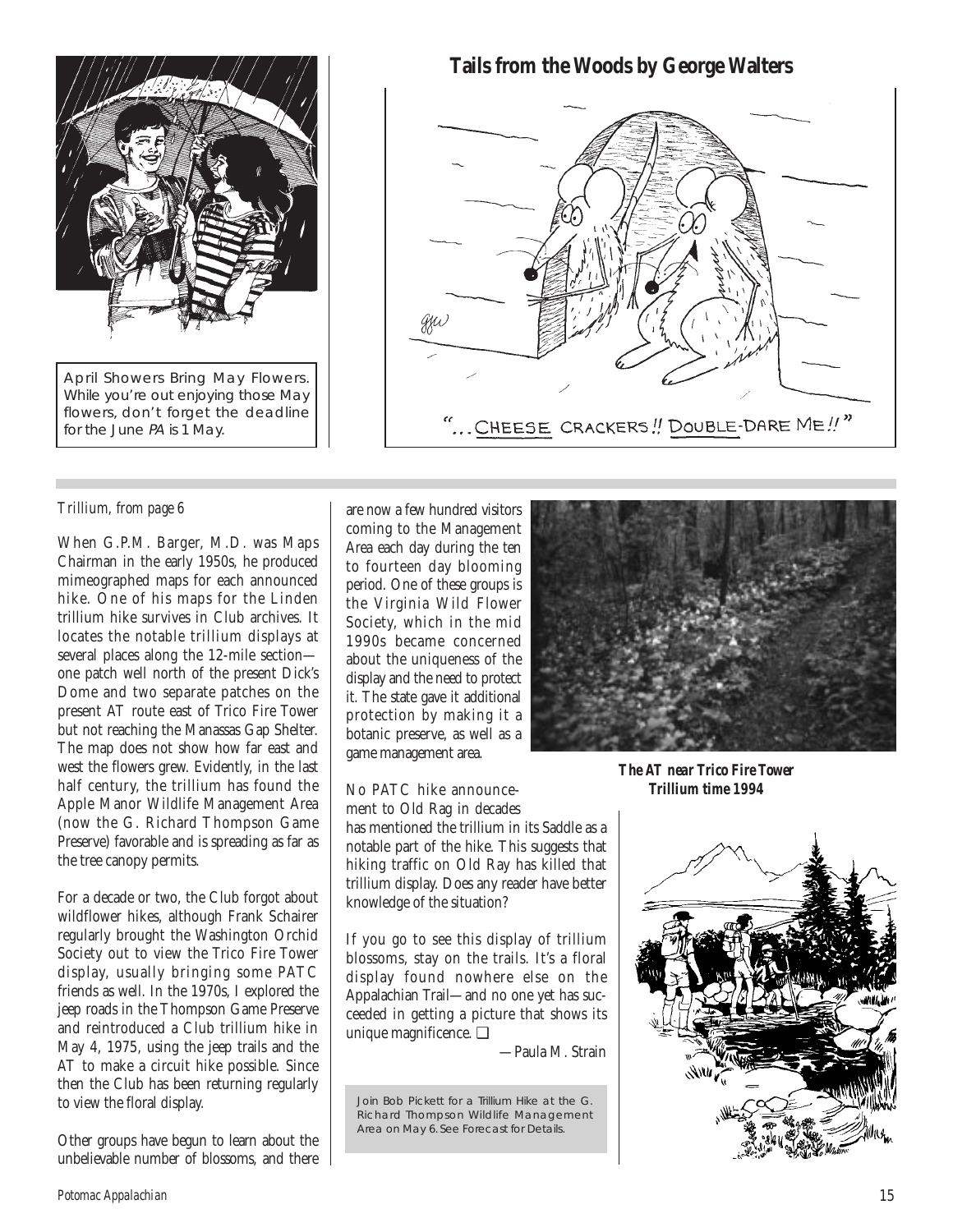## **Second Annual SNP Central District Overseer Workshop Scheduled for June 3-4**

The Blue and White Crew has used the<br>Trails Day weekend (the first weekend in June) to schedule large trail work projects in the Central District of Shenandoah National Park since 1977. Last year, the Crew joined forces with the National Park Service to sponsor an Overseer Workshop, designed to tackle a few big jobs in the District and to teach Club volunteers some new skills. This year, the Crew and the trail professionals in Shenandoah will repeat the event.

## **Last Year's Workshop**

In 1999, workshop participants completed four projects on trails in the SNP Central District: a stream crossing on the Hughes River, a treadwork project on the AT, a major rehab of the Crescent Rock Trail, and a turnpike project on the White Oak Canyon Trail. Club volunteers learned crosscut skills, winch and rigging methods, rockwork techniques, and the issues involved with tread conservation. Accommodations for the weekend were at the historic Pinnacles Research Station (a CCC camp that has been restored by the NPS). The Aulthouse family, famous in the PATC for their workshop catering, prepared the weekend fare. Warm weather, sunny skies, and great trail camaraderie combined to create a memorable weekend for all of the participants.

## **Workshop 2000**

All of the elements are in place for a repeat of last year's event. The Pinnacles Research Station and the Aulthouse family chuckwagon have been reserved far in advance. Shenandoah National Park has agreed to supply their considerable expertise, and PATC trail stalwarts will be chipping in as instructors. To complete the preparations, the appropriate paperwork (and environmental impact statements) has been filed to guarantee a warm, breezy weekend (gnats will prohibited from attending).

Planned projects (tentatively) include a stonework project on the west side of Hawksbill, a GripHoist project on lower Cedar Run, a tread reclamation project on the Salamander Trail, and a Basic Overseer Skills Course. Crews will be limited to approximately 7 registrants per group, so that plenty of time will be available for discussion and demonstration of techniques.

The fee for the June Workshop will be \$25.00 per registrant, which will cover all meals (lunch and dinner on Saturday, breakfast and lunch on Sunday), a Workshop 2000 t-shirt, and an overseer information folder. The Workshop will begin promptly at 9AM on Saturday morning and end after lunch on Sunday (around 3PM). The Workshop will rumble on, rain or shine.



*Turnpike*

## **Registration**

Due to a large influx of enthusiastic new overseers in the District (a first priority for our training efforts), available spaces are very limited (and, by the time this is printed, may be non-existent). Those interested in attending should contact Kerry Snow (info below) by phone or e-mail to check on available spaces for the event or to add their names to the waiting list. Registered participants are asked to mail their

checks as soon as possible (so that the Aulthouses can begin their food purchases). A registration packet will be mailed in late May, detailing personal gear requirements, directions to the Pinnacles Research Station, and last-minute Workshop updates.

## **North District Workshop Coming In September**

The granddaddy of trail get-togethers, the North District Overseer Workshop, is scheduled for September 9-10. George



### *Rockwork*

Walters will host the event and is planning to use the Mathew's Arm Campground as a staging ground. The Aulthouse family will provide the home-cooked meals, and the NPS Trail Crew will provide instruction. George's Work-shop always fills early, so watch the *PA* for registration information.

## **Contact Info for June Workshop:**

Kerry Snow 301/570-0596 (best time to call is during the day, I'll return your call) or KerrySnow@prodigy.net ❑

## **Volunteers - Appointed April 5, 2000**

# **Trail District Manager**

Co District Manager for SNP Central Blue-blaze

# **Trail Overseers**

Jim Logan [co-overseer] Big Devils Stairs

Davie Gearhart [co-overseer] Tuscarora—Gore to Northern Rockfield<br>Timothy Anderson [co-overseer] Tuscarora—Gore to Northern Rockfield Timothy Anderson [co-overseer] Tuscarora—Gore to Northern Rockfield<br>John S. Haines [co-overseer] Tuscarora—Larrick Overlook to Lucas V [co-overseer] Tuscarora—Larrick Overlook to Lucas Woods Reenie Parris [co-overseer] Tuscarora—Larrick Overlook to Lucas Woods John Longstreet [co-overseer] Raccoon Run Trail [co-overseer] Raccoon Run Trail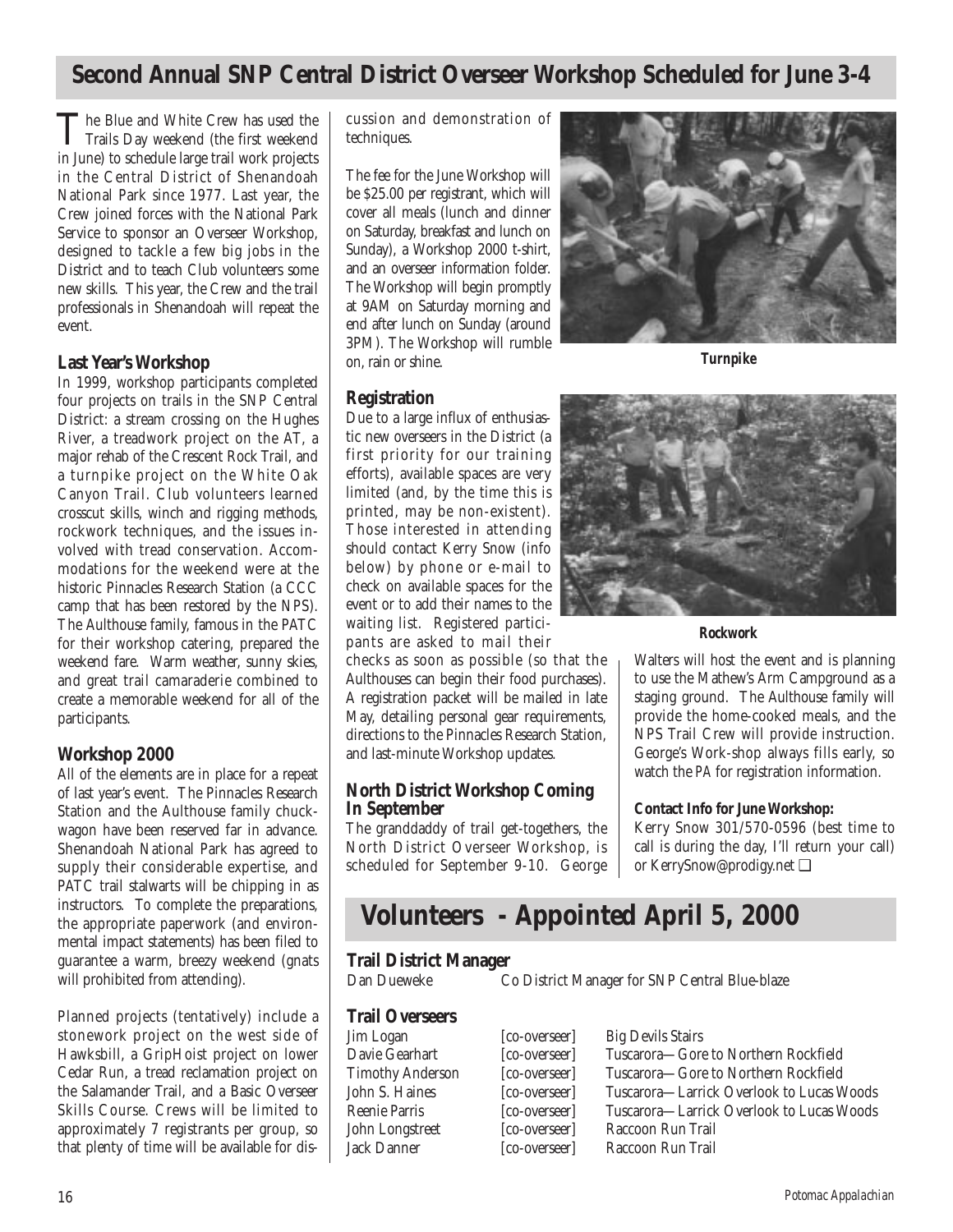# **The Dancing Parrot and Other Costa RicanTales**

PATC's annual trip to Costa Rica departed in early February. Led by Los Dos Hermanos, Unincorporated (AKA me and my baby brother Steve), it was highlighted this year by an assault on 12,500 foot Chirripo, the highest mountain in the land of sun and smiles. Now that was a tale in itself, but it was not the only misadventure experienced by the 16 dedicated PATCers. What with white water rafting, jungle walks, hedonistic soaks in bubbling hot springs, splashing about in the Pacific Ocean on white sand beaches, climbing Arenal Volcano to the point where hot lava threatened life and limb, and of course the annual Cerro Chato Death March, it was an eventful and fun-filled two weeks. Sometimes it was hard to tell whether we all were having a good time or just skirting death by inches. We have urged our hikers not to tell their mothers about this trip. (About the parrot, more later.)

## **Climbing Chirripo**

Chirripo was the banquet centerpiece. Located in the Talamanca range of southern Costa Rica, it is a more daunting hike than the altitude would suggest. We embarked on the three-day trek up and down the mountain with a rousing salute (hiking sticks raised high and a hearty "Chirripo" on our lips). But after that overly-optimistic stick-clanking, we were soon hard at work on our first day's hiking, a 10.5 mile, 7,000 foot-gain, struggle. Now 7,000 in a day is not for the faint of heart, especially when it ends at a lung-stretching 10,500 foot elevation. Our plan was to overnight at a hiker hostel operated by the Costa Rican National Park Service, and then do the summit the next day, returning to our "base camp" at San Gerardo de Rivas on the third day.

The climb started in Alpine cow pastures, then ascended into the cloud forest. As we labored upward we spotted a resplendent quetzal, the holy grail of birdwatchers, as well as a baby jaguar and many varieties of high altitude birds. But after lunch, as we emerged from the tropical forest into a scrub Alpine zone, the mottled sunlight and shirtsleeve temperatures changed to a low, murky overcast with high winds, pelting rain, and plummeting temperatures. The temperature drop from there to the hiker hostel was on the order of 25 or 30 degrees.

The hostel provides bunkrooms, sleeping bags, and blankets, but is built of cold stone, has large apertures through which the wind whistles, has no source of heat, and is no warmer (although definitely drier) than the great outdoors. Staying warm, especially after an expenditure of energy rivaling the toughest hikes, is an intense activity. The first arrivals busied themselves preparing hot food and drink for the hikers who were sure to come in wet, cold, and shivering. Everyone spent what remained of the day in an effort to maintain core body temperature. The last contingent struggled in about 7 pm. They had hiked for 12 hours, the last hour in the dark, lashing rain. They were promptly relieved of their wet clothes, bundled into sleeping bags, covered high with blankets, and given hot drinks. Mina Goodrich and Jane Thompson must be singled out for their dedication to ministering to the multitude of ailments. At the end of the trip, Mina got the Mother Theresa Award, and Jane got Best Supporting Actress.

I lay awake all night listening to the howling gale outside. Inside, temperatures were in the high 30s, and it was clear to me that the next morning would amount to an ignominious retreat down the mountain to higher temperatures and safer elevations. Some of our party suffered from incipient hypothermia, and several admitted to being affected by the altitude. There was no doubt that the climb would end in failure. But the next morning dawned clear and sunny, with little wind and almost pleasant outside temperatures. Over breakfast several stated, with fierce determination, that they wanted to summit that day. So rather than retreat, we pressed on. Twelve PATCers pushed on to the top, a 2,000 foot climb and 12-kilometer walk from the hostel and back. Others, evaluating their energy reserves, chose shorter hikes with smaller elevation gains, in the vicinity of the hostel. Several climbed Crestones, a summit only slightly lower than Chirripo but immediately adjacent to the hostel rather than a lengthy trek in.

The last 500 yards of Chirripo was a handover-hand ascent of a narrow rock ridge, a climb resembling rock scrambling on parts of Old Rag. (I myself compare it to descriptions of the Hillary Step on Everest, but perhaps I am losing it.) On top I encoun-

tered Joe, Steve's son, who accompanied the PATC crew. He pulled a bottle of Costa Rican rum out of his backpack, and I threw down a shot, determined to find out what a buzz was like at 12,500 feet. After the celebration, and with only a slight, non-dangerous, buzz, I descended again to the hostel.

The last day was the first day in reverse, but with sunny weather and warmer temperatures. Seven thousand feet down is just about as hard as 7,000 up, and everyone was pretty wiped out when they limped into the hotel at San Gerardo.

## **Warmer Weather and Interesting Wildlife**

The next morning, for their heroic efforts, Team PATC was rewarded with a long soak in a hot spring in San Gerardo. That felt pretty scrumptious, but it was only a warm up to the next event, a day-long sprawl on the white sands of Beach 3, Manual Antonio National Park. Our search for wildlife was fulfilled by monkeys (who stole Bill Stachoviak's lunch), menacing but harmless iguanas, Jesus Christ lizards (so-called because they walk on water), and a mother sloth with her baby in a tree above a jungle hiking trail. We inspected the handiwork by Paula Strain's work crew, done in the 1980s on a trail out to a point of land at Manuel Antonio, and found it still in good shape.

Week two (did all this Chirripo stuff just last a week?) was spent entirely in the vicinity of Arenal Volcano. Initial quarters were at Arenal Lodge, in which each of the large, sumptuous rooms with verandas looks out across the valley toward the mountain. The first night the group invaded Tabacon Hot Springs, at the very foot of Arenal. Team PATC spent at least two hours splashing about in the many hot pools, careening down the water slide, buying drinks poolside, and forming conga lines in the main pool. There is a certain risk to a stay at Tabacon—vulcanologists say that when Arenal next blows (it blew in 1968), the resort will be inundated with lava and pyroclastic materials. Even fast runners will live only a matter of seconds. Last May an explosion came close to closing the facility. I understand that alcoholic consumption at Tabacon is very high.

*See Parrot, page 19*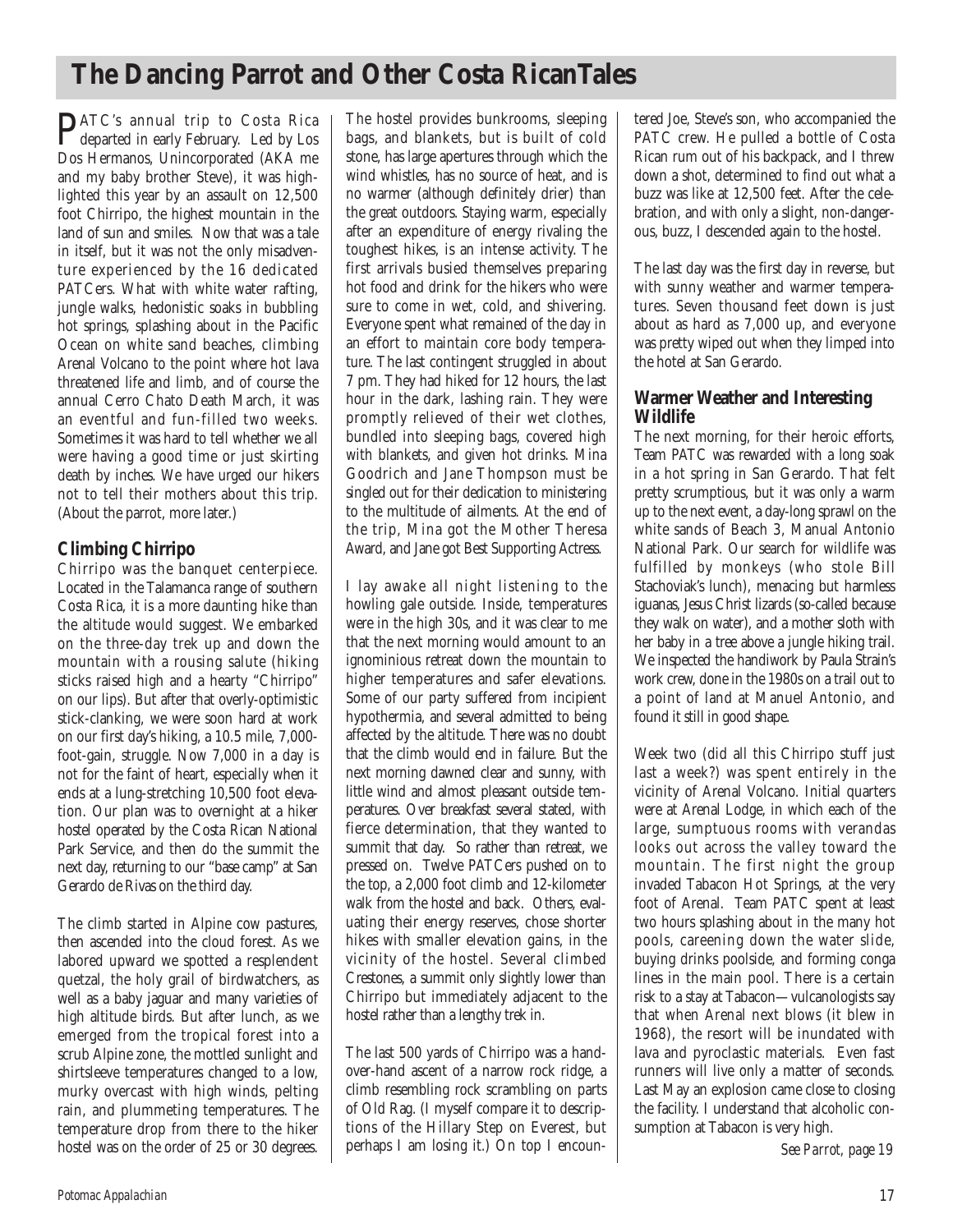# **Trailhead**

Beat the bugs and take advantage of longer, warmer days to reintroduce yourself to PATC trails. By the beginning of May, overseers will have removed winter's blowdowns, cleared drains, and started attacking persistent erosion problems.

Trail crews are coming out of hibernation (see below), and the schedules for this summer's SNP and Massarock crews have been established. The dates for the four Massarock crews are June 11-16, June 18- 23, Sep 10-15, and Sep 17-22. The six SNP trail crews are July 30-Aug 4, Aug 6-11, Aug 13-18, Aug 20-25, Aug 27-Sep 1, and Sep 4-8. Contact Heidi Forrest at 703/242- 0315x12 for trail crew applications. SNP and Massarock crewmembers must 18 or older (thankfully there is no upper limit) and no pets are allowed on these weeklong sessions.

## **Ready For Dogwood**

Rick Rhoades thanks overseers along the Tuscarora in the Northern Massanuttens, Wil Kohlbrenner, and Hop Long for the hard work to insure the Dogwood Half-Hundred route was ready.

## **Central District Herniators?**

An early March cold spell in Shenandoah left a load of ice on the high AT sections in the Park. That, combined with a series of very windy days, resulted in a minor "ice event", bringing down some dead oaks and quite a bit of debris. The Blue and White crew used their March work trip to clear several sections of the Central District AT, as well as the Saddleback Trail, the Passamaquoddy Trail, and the Salamander Trail. Overnight festivities were held at the Rock Spring Cabin. The Crew welcomed several new overseers in the District (Cathie and Randy Cummins and Bill Jayne), the new overseers of the Manassas Gap Shelter (Kim and John Grutzik), and the arrival of the new Dyas-mobile (a handsome, green pickup). The quandary continued concerning the possible renaming of the Crew. Several holdouts for "the Tease Cows" were successfully filibustered, while a new motion for consideration of "the Central District Herniators" was tabled for further consideration (over the next batch of home brewed bitter).

The Central District welcomes Dan Dueweke as the new Side Trails District co-Manager. Dan maintains the AT section from Thornton Gap to Mary's Rock and has been a Blue and White Crew regular for the past several years. Dan is planning to augment the monthly Blue and White weekend trips with regular weekday excursions. Watch the *PA* and the Blue and White web site (link from http://www.patc. net/workcrew.html) for details.

## **D.C. Overseers Invited**

All Rock Creek Park and D.C. trail overseers are encouraged to come to the May 13 work trip in the park or at a minimum attend an overseer's meeting that will be held at 11:30 a.m. Following the work trip, which begins at 8:15 a.m., District Manager Mark Anderson and Ranger Ken Ferebee want to acquaint themselves with several of the new overseers, give volunteers a chance to meet each other for coordination purposes, and go over some trail maintenance items. Coming on the work trip in addition to the meeting will give overseers a chance to see what kind of work the trail crews do in the way of larger-scale trail maintenance issues in the park.

## **Runners Cut Tread**

The Virginia Happy Trails Running Club sponsors an ultra-marathon on Massanutten Mountain every year, but they also do their share of trail maintenance. They usually hit the 90-odd miles of mountain trails that they run with bow saws and clippers. This spring, they opted for some tread maintenance and asked Wil Kohlbrenner for a suggestion.

While some of their group were sawing and clipping their section of the Massanutten West Trail, fifteen more showed up for tread work on PATC's Massanutten East Trail. They started a mile north of US211, near the midpoint of their 100-mile run. They run this section in both directions.

They transformed a mile of collapsing, rocky sidehill tread into a 2-foot wide ribbon of well drained, dirt tread. Comments heard during the day:

"I often curse the rocks, but wonder who would ever bother to remove them? Here I am, helping to remove them!"

"I'll enjoy running on this tread— I helped create it!"

"This is a really pretty gorge. I've never been here in daylight before. I run so slowly that I'm always on this section at night."

For a write-up and pictures, visit the VHTRC web site at http://vhtrc.simplenet.com/files/ work00rpt.htm

## **Tuscarora Rehab**

Lee Curry and four high school students from Annapolis joined the Cadillac Crew on a late March work trip to rehab a section of the Tuscarora Trail before it leaves the SNP and crosses US 340 near Bentonville, VA. District Manager Bernie Stalmann, and overseer Tyler Williamson invited the crew to tackle a chronic "sunken road" drainage problem. The students, undeterred by mud, quickly became familiar with the tools of the trade: McLeod, Pulaski, and Pick Mattock. An approaching thunderstorm caused the crew to retire a little early on Saturday to Katherine Rindt's house for a delicious pot roast dinner.

## **Help Wanted**

PATC is looking for some part time seasonal help to take care of summer trail crew and Ridgerunner programs and some office work. Those interested should contact Wilson Riley at PATC Headquarters or 703/242-0698 x11.

Please send any interesting tale, technical advice, individual or group accomplishments, and trail maintenance questions to Trailhead, c/o Jon Rindt, 621 Skyline Forest Drive, Front Royal, Va. 22630 or to jkrindt@ erols.com. ❑

The Orchard at Altapass is an antique apple orchard located on the Blue Ridge Parkway. The orchard is bringing back the old trees (the orchard is 90 years old) and planting new ones. They provide trip planning for individuals or groups interested in hiking through the orchard or in the area. Contact the orchard at 888/765-9531 or altapassorchard. com.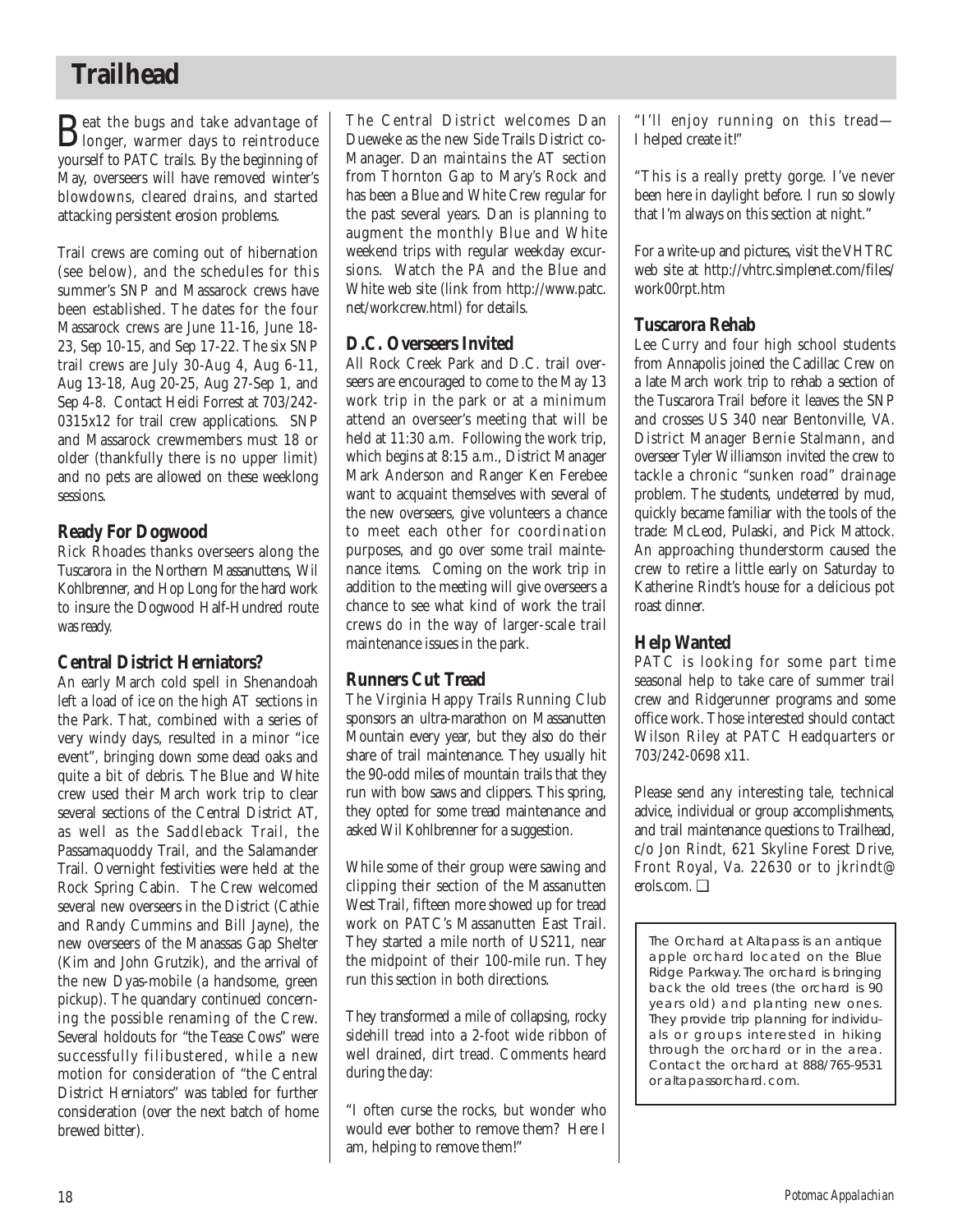## **Hiking the Volcano** *Parrot, from page 17*

The following day's Cerro Chato Death March, considered the toughest hike in previous years, was merely a pale imitation of the Chirripo climb. Cerro Chato is a smaller volcano next to Arenal. Arenal is unclimbable because it is in a constant state of eruption, but Cerro Chato is extinct, and its summit affords an outstanding view of the adjoining Arenal. Our guide, Giovanni, always adds a lot to the hike by finding wildlife and by pointing out interesting plants. He was in rare form this year. Later that day Giovanni led a hike to an Arenal lava field, where the terrified hikers watched refrigerator-sized boulders come crashing toward them, only to break up into red-hot chunks and slam to a stop on the slope just above them. Smoke and fire was all around. Our resident geologist, Carl Bock, was enthralled.

As we left Arenal Lodge the next day, a pack of coati mundis (kind of a large tropical raccoon) peeped out of the underbrush beside the road. I had the not-too-bright idea of feeding them from a bag of somewhat overripe fruit purchased at a market several days earlier. We first tried them on mangoes—Mina put them out but had to retreat to the van in the face of the swarming animals. They devoured the mangoes. Next came grapefruits, but they didn't know quite what to do with them and tried a kind of primitive soccer game, to no effect. We then cut up the grapefruit into pieces in hopes that they could get to them, but coatis, it seems, do not like grapefruit, and quickly lost interest.

We ended our Arenal stay at the plush tropical resort of Tilajari, about a million miles from the Chirripo hiker hostel. Some went on river float trips, some did whitewater rafting, some checked out the butterfly farm, some hiked to La Fortuna waterfall, and some (like me) lay inert by the side of the pool. (Vacationing, after all, can be pretty tiring.)

## **The Rhythm of the Avian Rumba**

And finally to the dancing parrot. One day we stopped for lunch at an unprepossessing open-air restaurant near Arenal. It had polished picnic tables with benches to match, and the dÈcor exuded a tropical somnolence. This was belied, however, by lively marimba music put on for our benefit by a professional musician doing a one-man marimba act. It was an engrossing beat, and we all began to sway and clap. Enter a pet green parrot, which restaurant employees took off its perch in a tree next to one of the picnic tables. Once down on the table, the parrot began to squawk and dance to the music, flapping its wings to the beat in kind of an aviary rumba. It was so engrossing that we returned the following evening. The marimba player was there (we made sure of that by hiring him for the night), but the parrot had already been put to bed. The music was still good, however, and certain of the rowdier members of the group were seen dancing in the gravel parking lot in front of the restaurant. (I wouldn't mention any names, but Ed Harvey and Mary Lou Eaton won the Fred Astaire and Ginger Rogers awards at the end of the trip.)

So now you know the whole sordid story of the dancing parrot. Now would anyone in his or her right mind ever go back to Costa Rica?

Members of the entourage were John Zell, Mary Lou Eaton, Ed Harvey, David Appel, Bill Stachoviak, Carl Bock, Jane Thompson, Janet Dombrowski, Linda Hope, Ann Slayton, Randy Swisher, Carol Schaffer, Mina Goodrich and Larry Dean. Steve and Tom Johnson were the "guides." Steve's sons Joe and Steve Jr. accompanied the group up Chirripo, and provided a lot of help in the process. ❑

*— Tom Johnson*

# **Mike Karpie's Photo Tips: A Word About Film Choice**

There was a time when your choice of<br>film was critical to getting high-quality results from your photographs. Now most films will give you exceptional detail and enlargeability. There are still some good general guidelines to follow. If you will be in bright light or using a flash at relatively close distances it is good to use a film with a low ISO rating. The film's ISO is an indication as to its sensitivity to light. The higher the number, the more sensitive the film and the less light needed.

In low-light situations where flash will not be used or the range of the flash needs to be extended, it is good to use a film with a high ISO rating. The tradeoff is in the structure of the film. High ISO, or "High speed" films produce a coarser grain pattern (the dots that make up the picture) and therefore they do not record detail as well. But the difference is very minimal compared to just eight or ten years ago. Still, for the very best results, choose the proper speed film for the lighting conditions you expect to encounter. If you enjoy photographing waterfalls you might try a low ISO film and mount your camera on a tripod.The water takes on a soft, cottony, flowing appearance that seems almost magical.

Slide films tend to provide brilliant color, but it is important to find a lab that can produce high-quality prints (if that is what you want) from your transparencies. The process of making prints from slides can be costly, but prints are generally more convenient to display. If you prefer to use prints then print film is recommended instead of slide film.

There are some advantages to using black and white film. First, it is not likely to fade as quickly as color film. Also it presents a challenge to the photographer to compose visually stimulating photos without the aid of bright colors. It is fun to hand-color black and white prints for additional creative fun.

Next month: "A Word about Film Processing Labs."



The archive of Photo Tips and sample photos can be found at: http://www.geocities. com/mkarpie/tips.html ❑

*—Michael Karpie*

## **Book reviews**

Ross, Cindy. *Hiking: A Celebration of the Sport and The World's Best Places to Enjoy It.* A Richard Ballantyne/Byron Press book, c1992. 184p. illus. \$12 paper.

Cindy Ross, an end-to-ender of both the<br>Appalachian arid the Pacific Crest<br>Trails who was a graph at the AT Trails, who was a speaker at the AT Conference hosted by PATC, writes about the pleasures of hiking as she finds them and intersperses her story with information and advice useful to a beginning hiker or